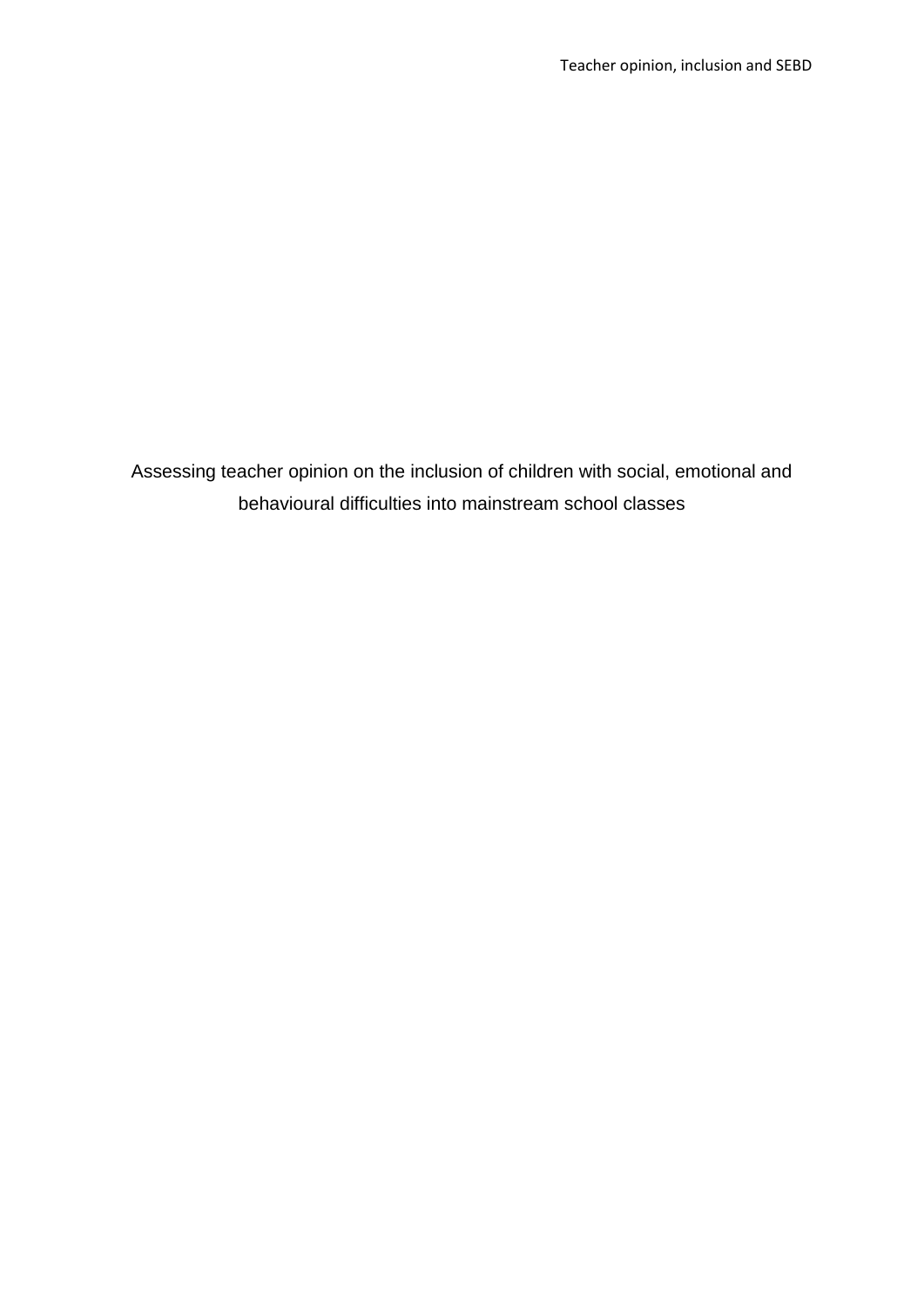#### **Abstract**

This study used a mixed methods approach to determine mainstream teachers' attitudes towards inclusion of children with social, emotional and behavioural difficulties (SEBD) considering the influence of age, experience, qualifications and the support they receive. The study further considered whether there was a link between attitudes and willingness to work with such children in mainstream classrooms whilst identifying the barriers to successful inclusion. A sample of 50 primary teachers (14 males; 36 females) volunteered to take part in the study. The results indicated that age, time in profession and support received were significant predictors of teacher attitudes, with time in the profession as the strongest predictor. Attitudes also had a significant effect on willingness to include when controlling for support received. Qualitative responses suggested teachers felt they lacked necessary training to include children with emotional and behavioural difficulties and lack of consistent resources and support were commonly cited as barriers.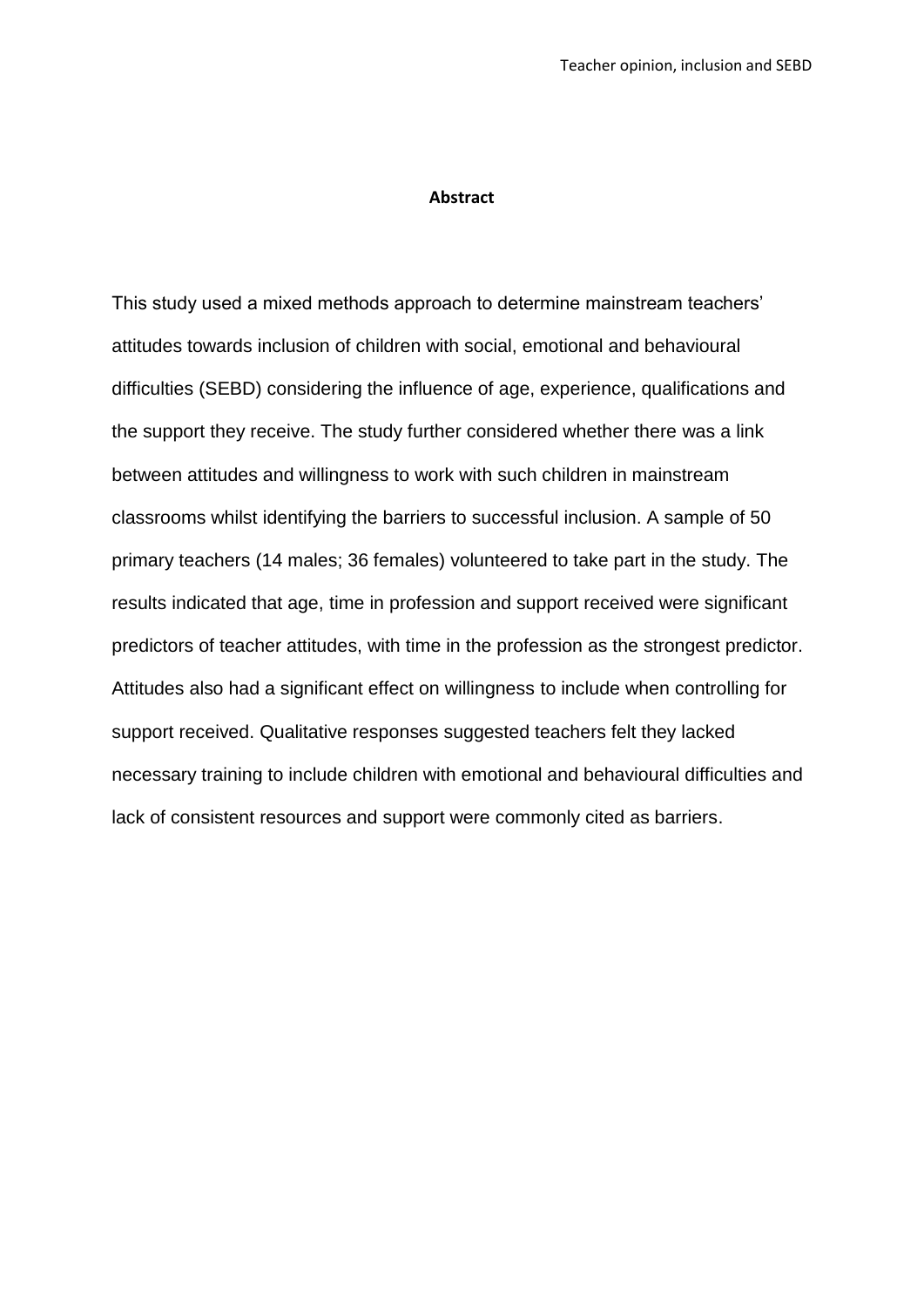In the United Kingdom a child is classed as having Special Educational Needs (SEN) when they require additional support at school, owing to their complex, differing sensory, cognitive and social, emotional and behavioural needs (Education Act 1996). Since the introduction of inclusion policies during the early 1970s in Britain, the integration of children with SEN and other disabilities into mainstream education has raised many controversial issues in relation to its impact on parents, professionals and the children themselves. The inclusion of children with Social, Emotional and Behavioural Difficulties (SEBD) can be challenging in mainstream school settings, since children may present with a complex and individual range of needs characteristic of other developmental disorders, such as linguistic impairments and Attention Deficit Hyperactivity Disorder (see Cole & Visser, 2005; Evans, Harden & Thomas, 2004). Since mainstream school teachers will commonly experience teaching children with SEBD during their career (Hastings & Oakford, 2003; Broomhead, 2013; Armstrong, 2013), capturing and understanding their views and experiences of teaching and coping is invaluable. Therefore, the aim of this paper is to investigate school teachers' opinions about accommodating children's specific needs in a mainstream school setting, placing a particular focus on inclusion for children with social, emotional and behavioural difficulties (SEBD).

Research suggests that teachers' perceptions of inclusion greatly influences both the way in which they manage their own classroom environment, and how they understand and interpretation the support that is available to them Monsen, Ewing & Kwoka, 2014). Those with greater responsibility appear to be more willing to adapt practices and environments to accommodate children with SEBD (Ryan, 2009; Monsen et al., 2014). Additional key factors, alongside the nature and range of their specific needs, are available time and perceived disruption (McGregor & Campbell, 2001; Hwang & Evans, 2011). There also appears to be a clear division of opinion regarding whether or not children with SEBD should be included. In comparison to secondary school teachers, primary school teachers appear to demonstrate greater acceptance of inclusion, holding higher levels of training to implement inclusive practices (Cook, Cameron & Tankersley, 2007; McGregor & Campbell, 2001; Robertson, Chamberlain & Kasari, 2003). Furthermore, increased time spent with a child with SEBD, is increases teachers' familiarity, improves knowledge of SEBD and increased positive attitudes towards inclusion (Cook, Cameron & Tankersley, 2007).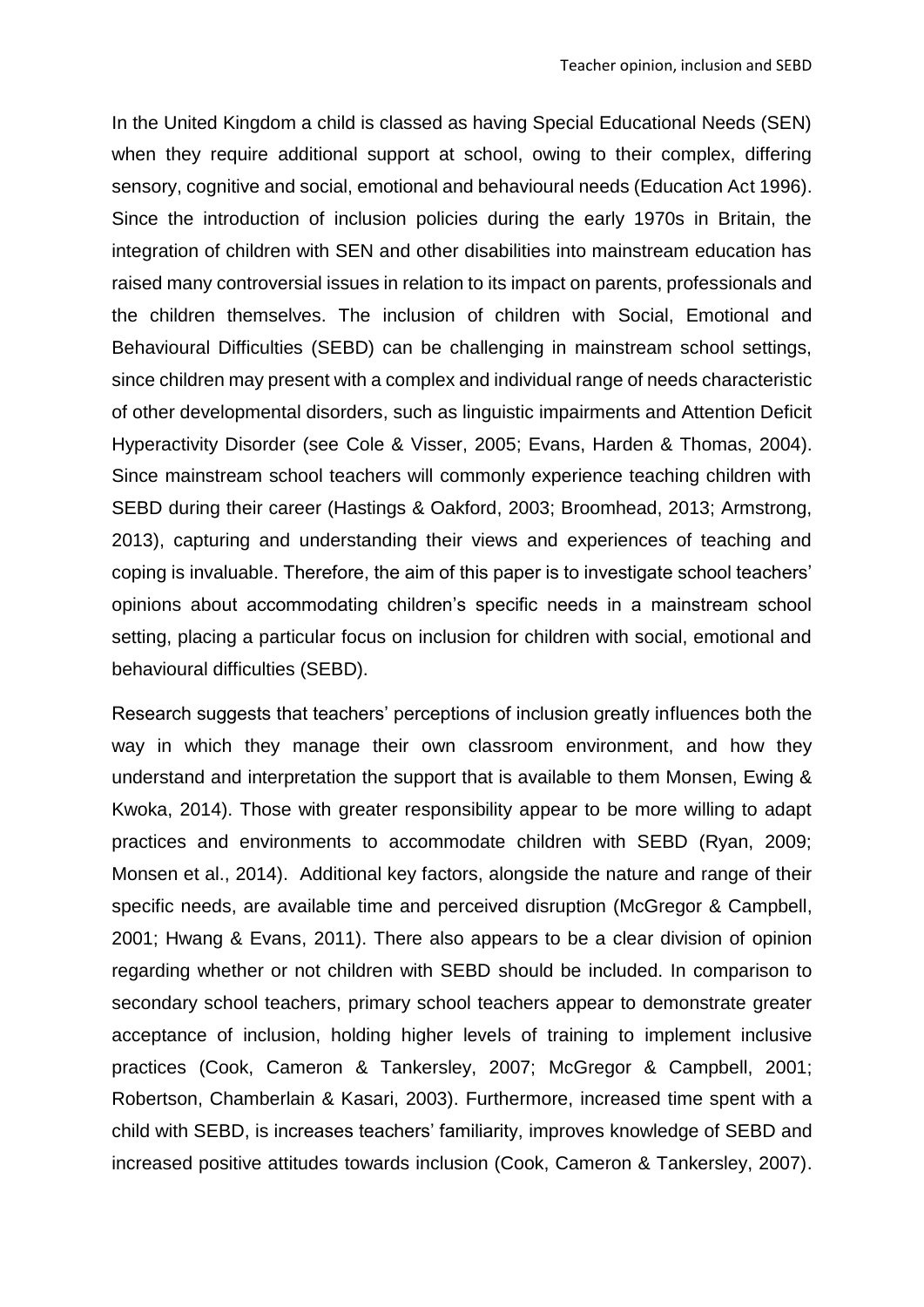However, primary school teachers do express more concerns than secondary school teachers about levels of attainment in children with SEBD (Forlin, Keen & Barrett, 2008). The Theoretical Model of Instructional Tolerance (Gerber, 1988) suggests some teachers inadvertently resent children with SEBD, as they feel their increased efforts to better these children are not recognised (Cook, Cameron & Tankersley, 2007). Indeed, teachers may be left using ineffective communication techniques with children hence begin to unintentionally begrudge children with SEBD owing to their challenging nature.

Irrespective of individual opinion on inclusion, it has been reported that teachers often feel they lack valuable key skills and awareness of specific needs to create inclusive environments (McGregor & Campbell, 2001; Robertson et al., 2003) or effectively encourage successful development of children with SEBD (Cook, Cameron, & Tankersley, 2007; Monsen, Ewing, & Kwoka, 2014). Indeed the development of the children concerned may even be hindered because an absence of skills, and needs awareness can have an implicit negative influence on teaching behaviour, teacher's attitudes towards the child, and the adoption of good inclusion practice (Jordan Schwartz, & McGhie-Richmond, 2009). Teachers' level of training therefore significantly affects perspectives, practice and competency to adapt, as training supports increased levels of acceptance and understanding of SEBD (Hwang & Evans, 2011; Monsen et al., 2014; Yan, & Sin, 2014). This in turn can influence the children's attainment (Sin, Tsang, Poon, & Lai, 2010; Forlin, & Chambers, 2011).

Previous research suggests that an additional factor affecting attitudes was teachers' perceived opinions of how well children with SEBD would perform academically, with attitudes and willingness being greatly (and positively) influenced by additional support and technology available to enhance learning and attainment (Larrivee & Cook, 1979; Hwang & Evans, 2011). Teachers with less choice often felt that children with SEBD should attend special schools (Hwang & Evans, 2011; Morberg & Savolainen, 2003). This was because they had perceived those schools to offer greater opportunities because they had specialised equipment.

In summary, research suggests that too many teachers feel they lack a good level of training to facilitate inclusive environments for working with children with SEBD. Enhanced teacher training has been shown to result in greater attainment for the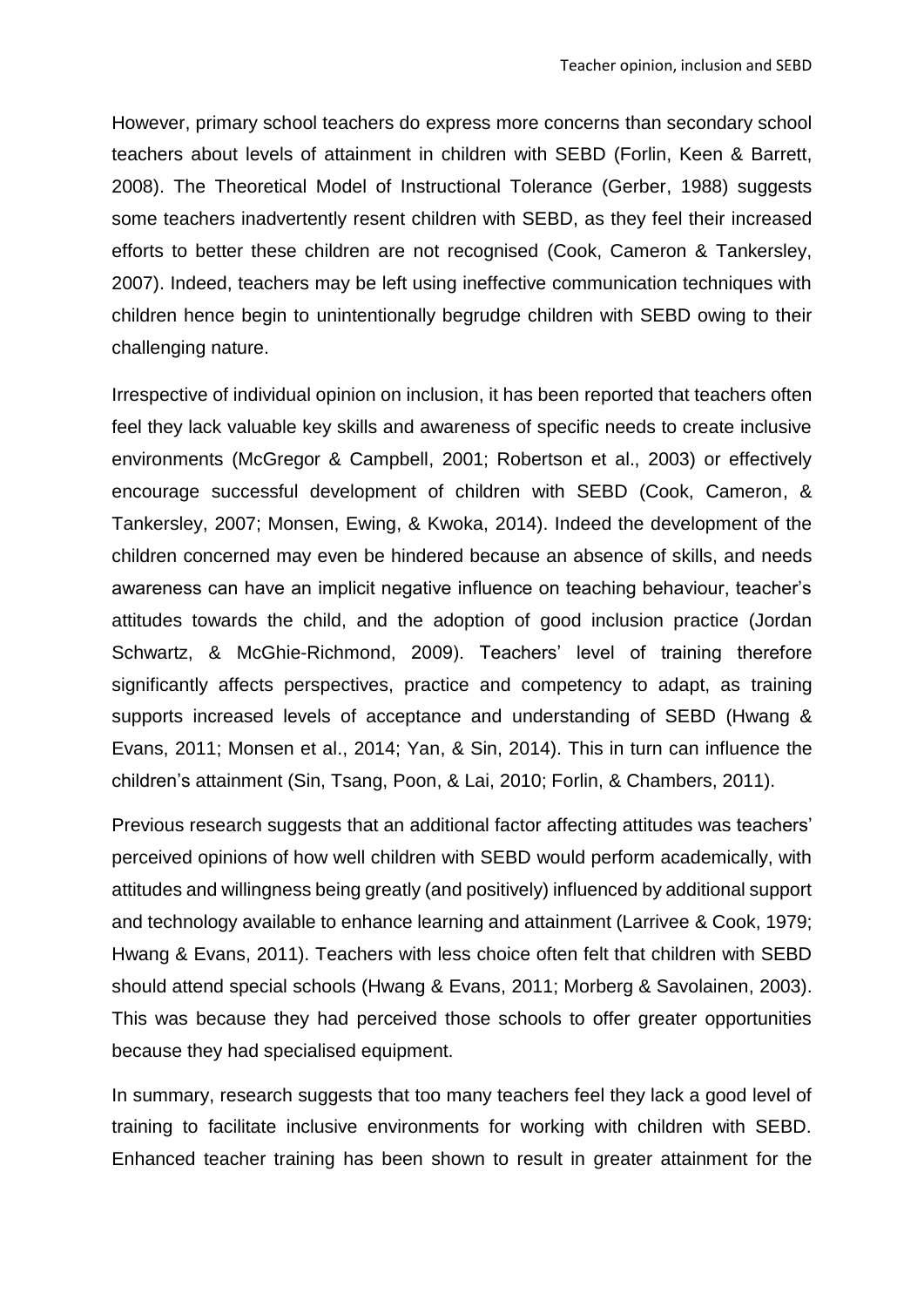children themselves. Access to resources, including technology and appropriate support, can also enhance and support learning environments for children with SEBD (Hager & Hodkinson, 2009; Monsen, Ewing, & Kwoka, 2014).

Although many teachers have argued that whilst children with SEBD are amongst the most challenging and demanding of their pupils, they are also amongst the most rewarding to work with. Unfortunately, they are often the children that are least desired in classrooms irrespective of teacher's opinions on inclusion (Armstrong, 2013; Hastings & Oakford, 2003; Monsen, Ewing, & Kwoka, 2014). Some have suggested that this is because emotional and behavioural difficulties create greater pressure and apprehension in teachers (Avramidis, Bayliss, & Burden, 2000; Hwang & Evans, 2011), and teachers commonly feel most unprepared as children with SEBD often exhibit very demanding behaviour (Scanlon & Barnes-Holmes, 2013). Mainstream school teachers often feel ill-equipped, as their skills and resources do not always allow them to stretch the teaching and learning environment (Humphrey & Symes, 2010; Robertson, Chamberlain & Kasari, 2003). A teacher's ability to manage these demands appears to be related to their level of self-belief, such that teachers with a greater belief are more adaptable and more keen to try innovative intervention techniques (Scanlon & Barnes-Holmes, 2013; Stein & Wang, 1988). Nevertheless teachers' attitudes contribute greatly to the placing and removal of obstacles that lead to effective and ineffective inclusion and the maintenance of attention (De Boer, Pijl, & Minnaert, 2010; MacFarlane & Woolfson, 2013). Unfortunately, research determining which methods are successful is sparse. Thus it is difficult for teachers (and researchers) to identify, let alone implement, what works. This is compounded by the fact that it is difficult to learn and implement an array of methods, as each child is individual and will therefore react differently to different strategies. Accordingly more work is required in this area.

Research suggests teachers' concerns have remained throughout their careers since the introduction of inclusion policies (Goodman & Burton 2010). This is worrying for the future of inclusion, as uncertainties are not being addressed. Which, Scanlon and Barnes-Holmes (2013) have argued, may be because of an absence of guidance in specific teaching techniques, despite enthusiasm and professionalism. Teachers themselves have argue that qualifications are irrelevant in engaging children (Goodman & Burton, 2010) but rather it is the respect gained from teacher-pupil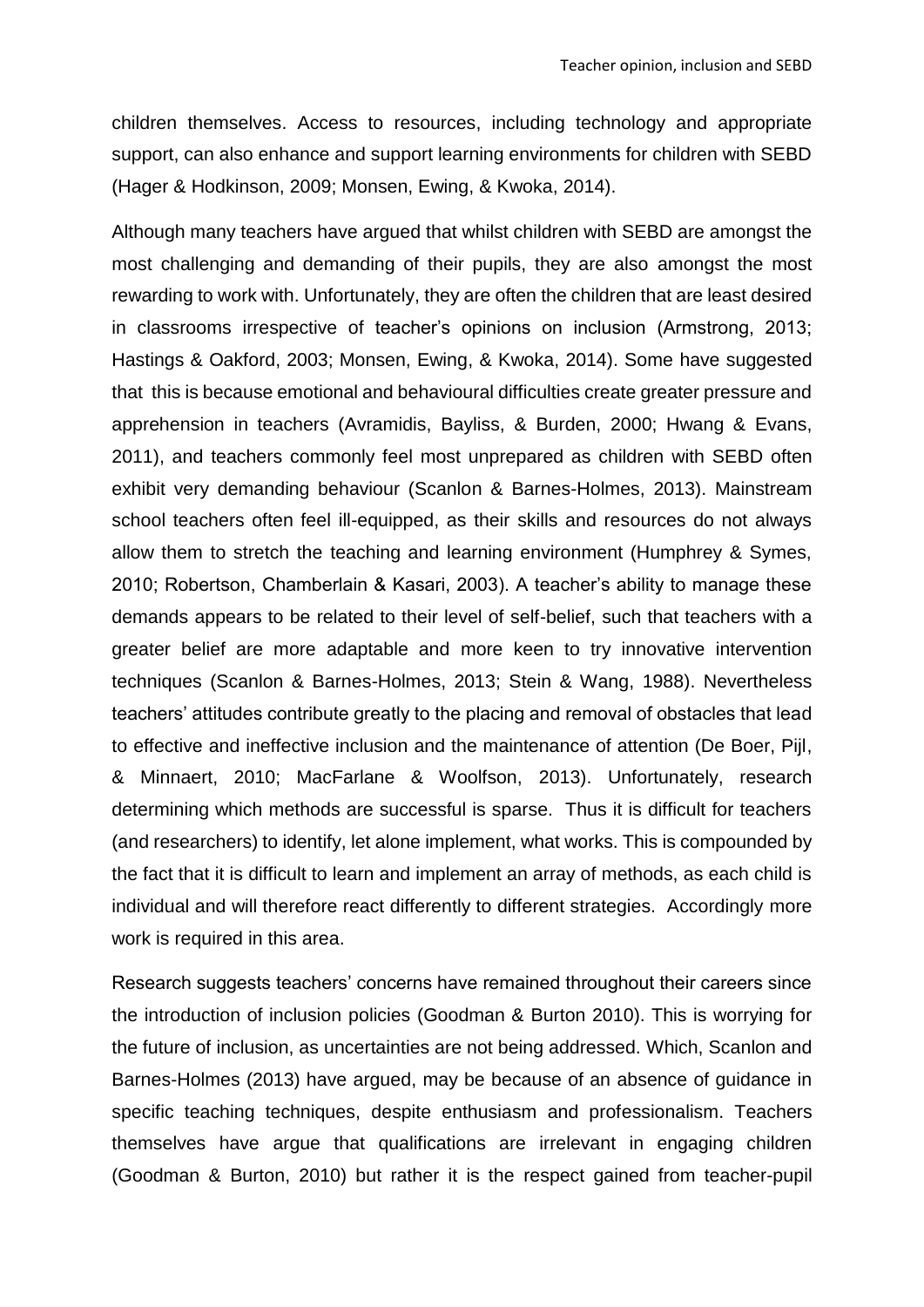relationships and peer appraisal (to allow teachers to reflect on practices) that has the greatest influence on behaviour management.

## **The Present Study**

Previous research on teacher attitudes towards inclusion of children with SEBD has been limited by the use of either quantitative or qualitative methods in isolation. Our aim is to use a mixed methods approach to enhance understanding and provide indepth, meaningful representation of teachers' attitudes to SEBD inclusion. Specifically, this work will address whether teachers' age, experience, qualifications, and support received, influences their attitudes towards the inclusion of children with SEBD in mainstream teaching and learning environments. The work also aims to determine a link between educators' attitudes to inclusion and willingness to work with SEBD whilst identifying the barriers to successful inclusion regarding the current support available.

Based on previous research findings, it is proposed that younger teachers who trained more recently will have more positive attitudes towards inclusion, thus demonstrating greater willingness to involve children with SEBD. It is also hypothesised that when more types of support are available there will be an increased willingness to include children with SEBD. Finally, it is also anticipated that, consistent with Glazzard (2011) and, Polat (2011) the qualitative component will help identifying a lack of resources and time as specific barriers to inclusion.

#### **Method**

## **Design**

This study is a mixed methods design utilising quantitative and qualitative methods. The quantitative section includes two scaled questionnaires and the qualitative section involves responding to three open-ended questions. Correlational methods were used to explore the relationship between age, experience, qualifications, and support received with *attitudes* and *willingness*. Thematic analysis was utilised to analyse the qualitative data.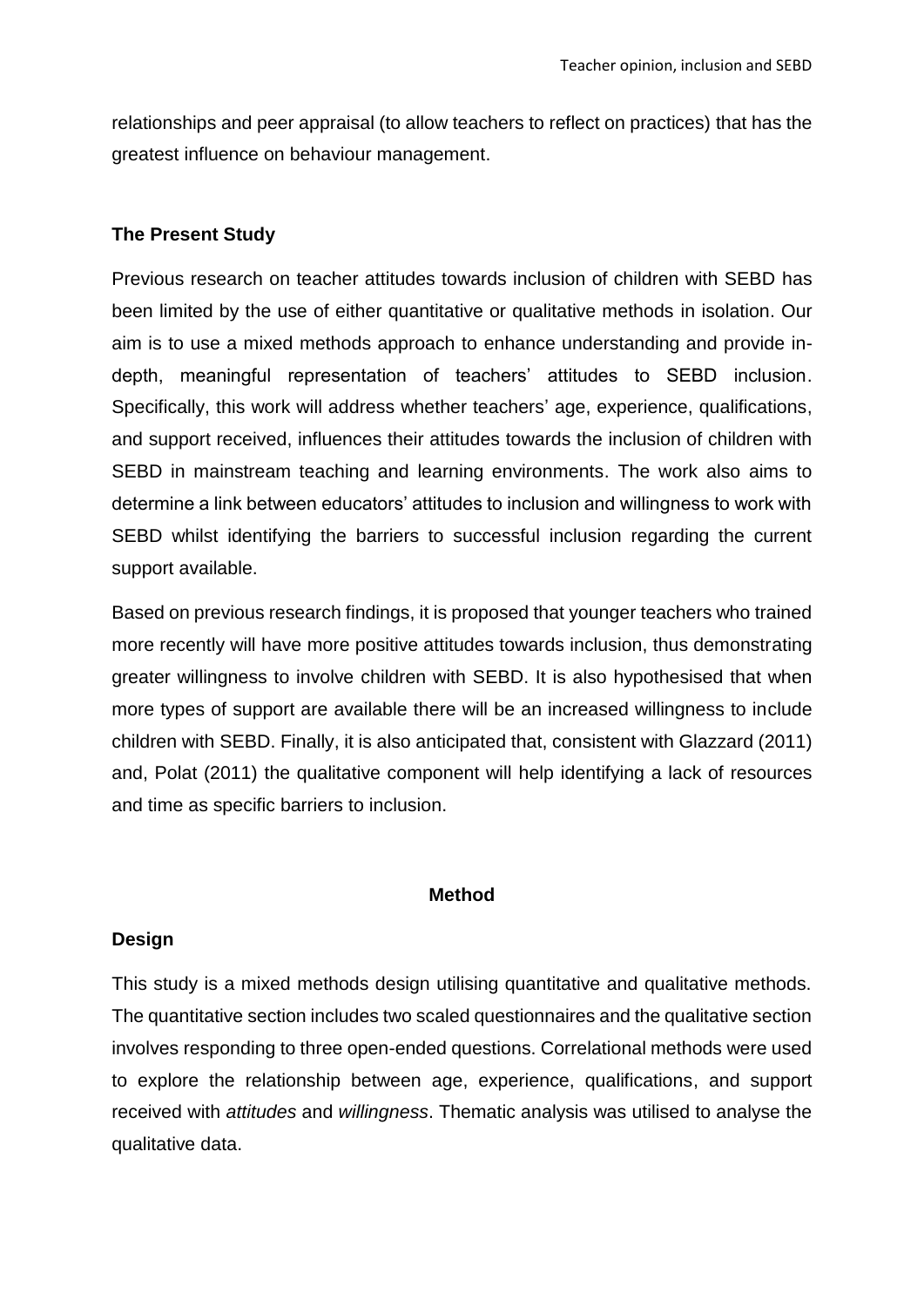## **Participants**

Mainstream primary school teachers from the East Midlands (n=50; 36 females and 14 males) took part in this research. Sixteen participants were aged 18-25 years, four aged 26-30, seven aged 31-35, seven aged 36-40, four aged 41-45, seven aged 46-50, two aged 51-55 and three aged 60 years plus. The participants had a range of experience, from one year of teaching to 35 years in the profession. The number of relevant qualifications also varied, with participants holding two to eight relevant qualifications, and most of the teachers holding an undergraduate degree. The teachers did not need to have worked with, nor currently be working with, a child with social, emotional and behavioural difficulties (SEBD) to take part. The participants were initially contacted through their head teacher, who then forwarded the study questionnaires to them for completion. No inducements or rewards were offered for participation. No participants withdrew from the study.

## *Teacher Qualifications and Support*

A scale was produced to collect data on teachers' qualifications. This required the participants to highlight the single highest qualification they held. The option to disclose further qualifications in special educational needs (SEN) was also given. The qualifications were scored from low (1) to high (6) and an additional point was given for each relevant SEN qualification. The scores therefore ranged from the lowest score of 1 to the highest score of 6, with additional points being given if necessary: Qualifications began from GCSEs up to Doctorate level.

A similar scale was also used to collate information on support received which required teachers to specify, using tick boxes, what types of support they received. The participants could indicate as many types of support as they received and were scored one point for each. Examples of support included 'Supplementary teaching assistant or one-to-one assistant', and 'Extra help with planning'. The highest score available was 5, which indicated full support and the lowest score was 0, which indicated no support was received.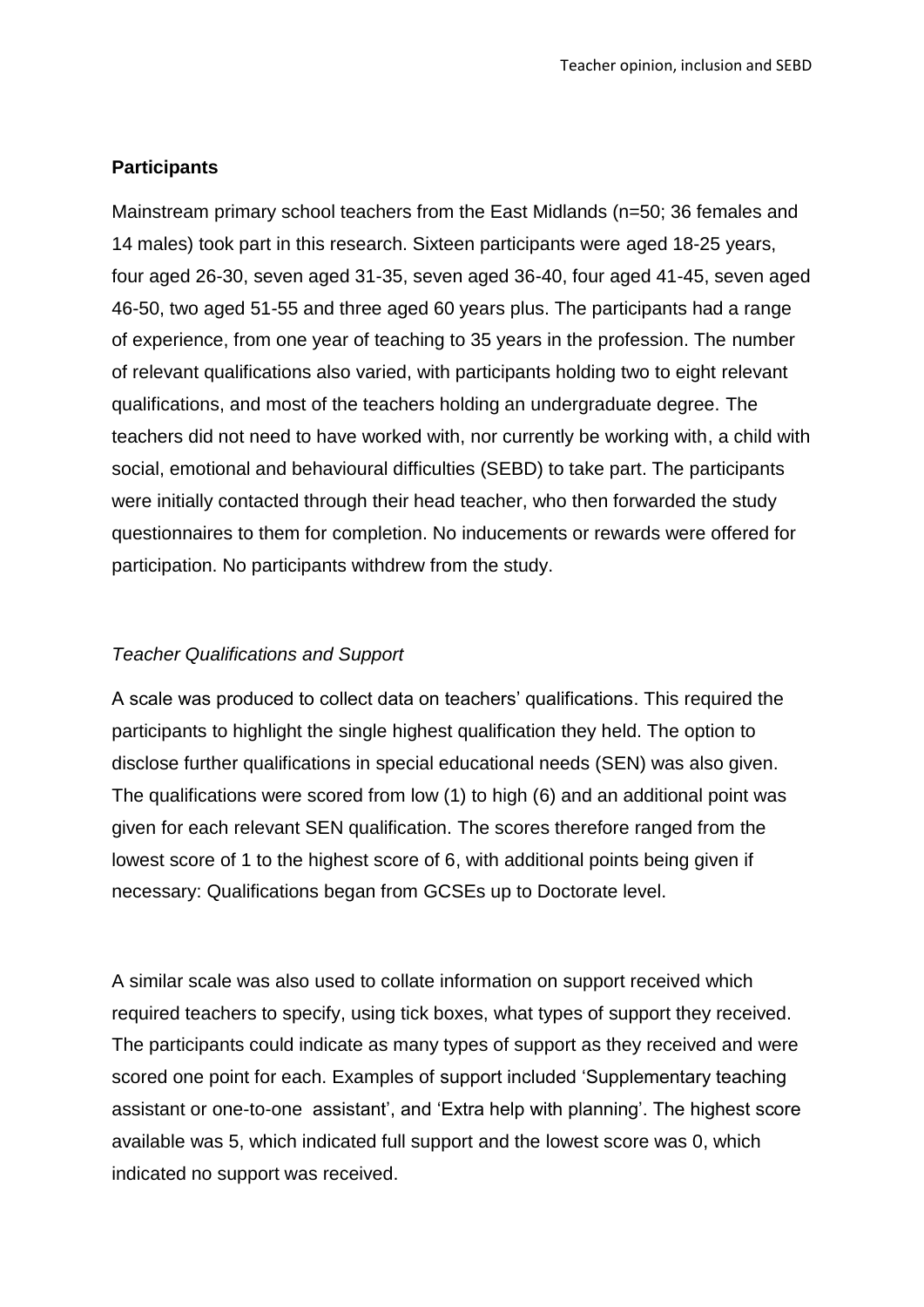## *The 'Multidimensional Attitudes toward Inclusive Education Scale' (MATIES)*

The MATIES measures the attitudes of teachers towards general inclusion of any SENs or disabilities (*attitudes*). For the purpose of this study, a modified version of this scale (developed by MacFarlane & Woolfson, 2013) adapted specifically for the inclusion of children with SEBD, was used. Permission was given by MacFarlane and Woolfson to use their revised scale. The scale comprised 18 statements, 9 of which were positively directed and 9 negatively directed. Positively directed statements included, 'I am willing to encourage students with SEBD to participate in all social activities in the regular classroom'; negatively directed statements included, 'I get frustrated when I have to adapt the curriculum to meet the individual needs of students with SEBD'. The teacher participants responded to each question using a Likert scale of 1 to 9. to specify the degree to which the participant agrees or disagrees with the statement. The highest possible score for the *attitudes* is 162 and the lowest possible score is 18, with a high score indicating more positive and inclusive attitudes towards the inclusion of children with SEBD. Cronbach's alpha for the revised scale used in this study was .75 (MacFarlane & Woolfson, 2013).

## *The Teachers' Willingness to Work with Severe Disabilities Scale (TWSD)*

This scale measured teachers' included willingness to include children with severe disabilities and SEN into mainstream schools (*willingness*). It was originally created by Rakap and Kaczmarek (2010) to include 3 vignettes for children with differing SEN. For the purposes of this study a modified version (adapted by MacFarlane & Woolfson, 2013) of the scale was used. The modified version of the scale includes one vignette, solely concentrating on children with SEBD. We further modified the scale by altering the scoring to match the 1 to 9 Likert scale used in the MATIES (see above), which the teachers used to provide their responses to a series of statements. Teachers' willingness (to work children with SEBD) comprised numerous components including their agreement to do extra training and openness to adapt their practices. The vignette included details about the child's stage of educational development, their personality and general behaviour. Example statements included, 'I would support the idea of including Max in my classroom', and, 'I would accommodate and adopt the way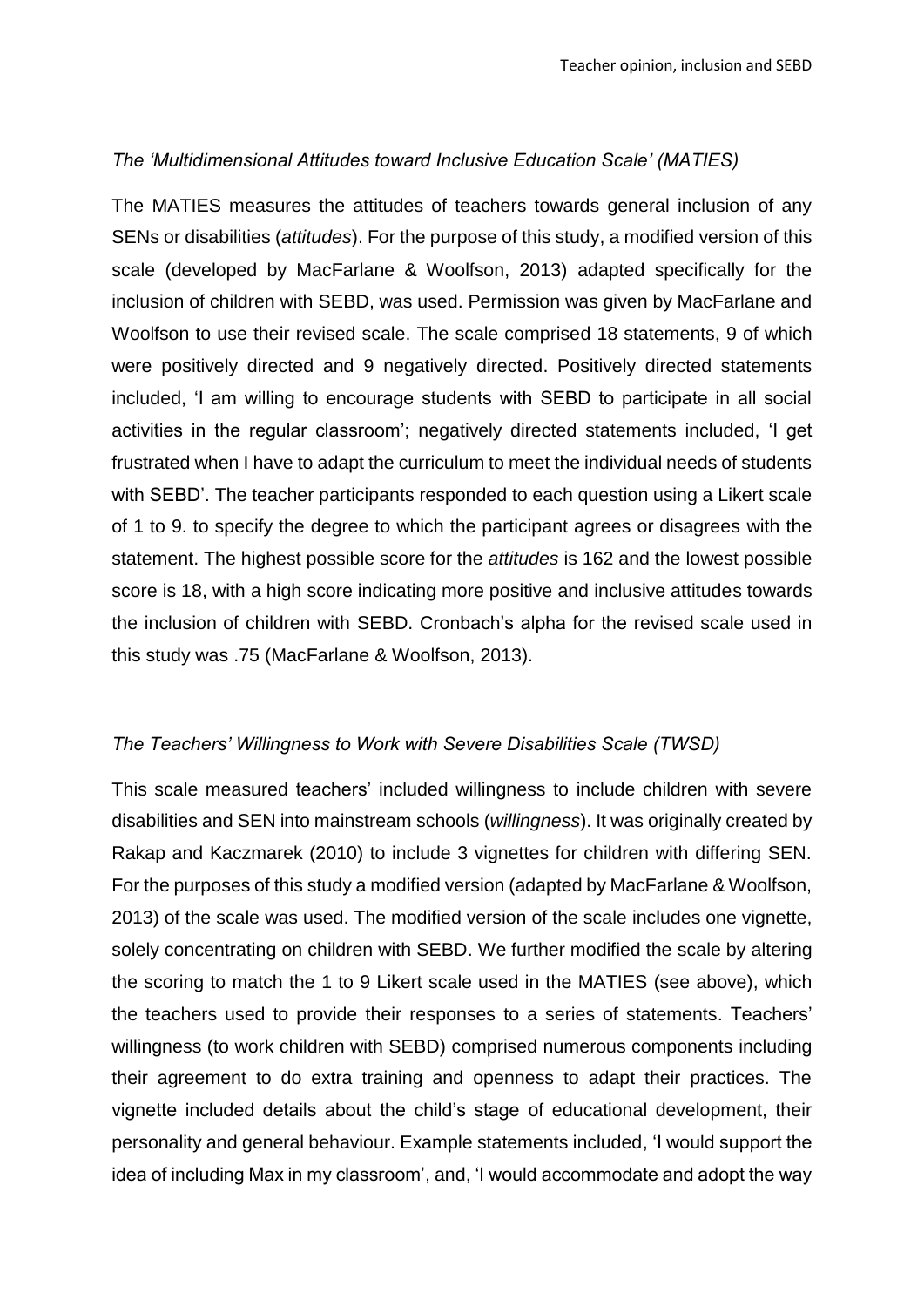I instruct all children so that Max would be able to participate as well'. Scores on the *willingness* scale could range from 8 to 72, and a total obtained by summing all responses. A low score was interpreted as *less willing* and a high score as *more willing* to accommodate a child with SEBD into a mainstream school envirnment. Cronbach's alpha for the scale showed high internal consistency at .94 (MacFarlane & Woolfson, 2013).

## *Qualitative questions on inclusion and working with children SEBD*

The teachers were also asked to provide open-ended written answers to three questions that had been designed by the authors, based on key issues emerging from the previous literature (e.g., Cook et al. 2007; McGregor & Campbell, 2001). The purpose of including this qualitative method was extract data that would provide richness and context to the quantitative data, and enable meaningful reflections on teacher's attitudes towards including children with SEBD into mainstream schools. The questions were designed to probe teacher's opinions on aspects of inclusion of, and working with, children with SEBD, as born from their experiences. The questions were:

- 1. *What problems do you encounter when implementing an inclusive environment for children with SEBD?*
- 2. *What practical support do you receive in accommodating children with emotional and behavioural difficulties into mainstream classes?*
- 3. *Do you have any suggestions to make the inclusive classroom more successful for the teaching staff and all students?*.

## **Procedure and materials**

Having formally obtained consent (by letter) from the participating schools' head teachers, the teachers taking part were provided with packs of response materials and consent forms. Ethical considerations were deemed paramount. The confidentiality and anonymity of all participants was respected throughout the process, and individual teachers were made fully aware of their rights and status in taking part in this work. Pseudonyms are used throughout the report.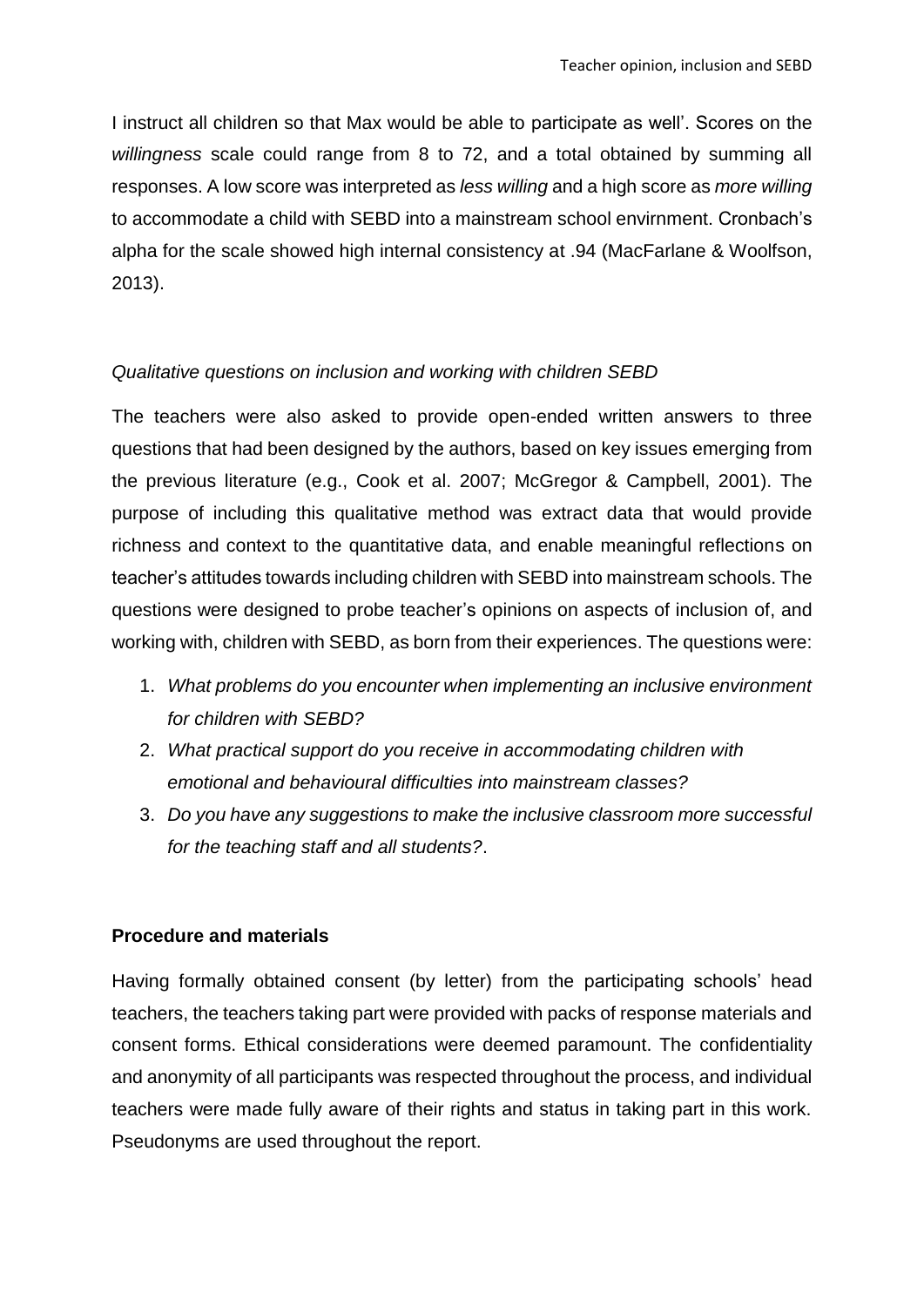#### **Results**

The descriptive statistics highlighted the range in ages, the experience (time in profession) and range of qualifications, across the sample, with most of the teachers holding an undergraduate degree. The descriptive statistics are displayed in Table 1:

#### Insert Table 1 here

The support teachers received also ranges from no support (0) to full support (5). A good range of scores were gathered for the attitudes and willingness scales and other variables overall with no floor or ceiling effects present. The correlations carried between the variables are presented in Table 2.

Insert Table 2 here

Age strongly correlated with an individual's experience, however age showed no other significant correlations with any other variables. The correlation matrix suggested that time in the profession correlated significantly and negatively with the attitude and willingness scales; the longer a teacher had spent in the profession, the more their attitudes towards inclusion and willingness to work with children with SEBD, decreased. The number and type of qualifications an individual held did not significantly correlate any of the scales or other variable. However support received did significantly correlate with attitude, suggesting that the more support a teacher had received, the more positive their attitude became towards the inclusion of children with SEBD into mainstream school settings. Finally, the MATIES and TWSD showed moderate to strong significant correlations, indicating that they were tapping into related phenomena.

A multiple linear regression was performed on the teachers' attitudes towards including children with SEBD into mainstream classes, as measured by attitude using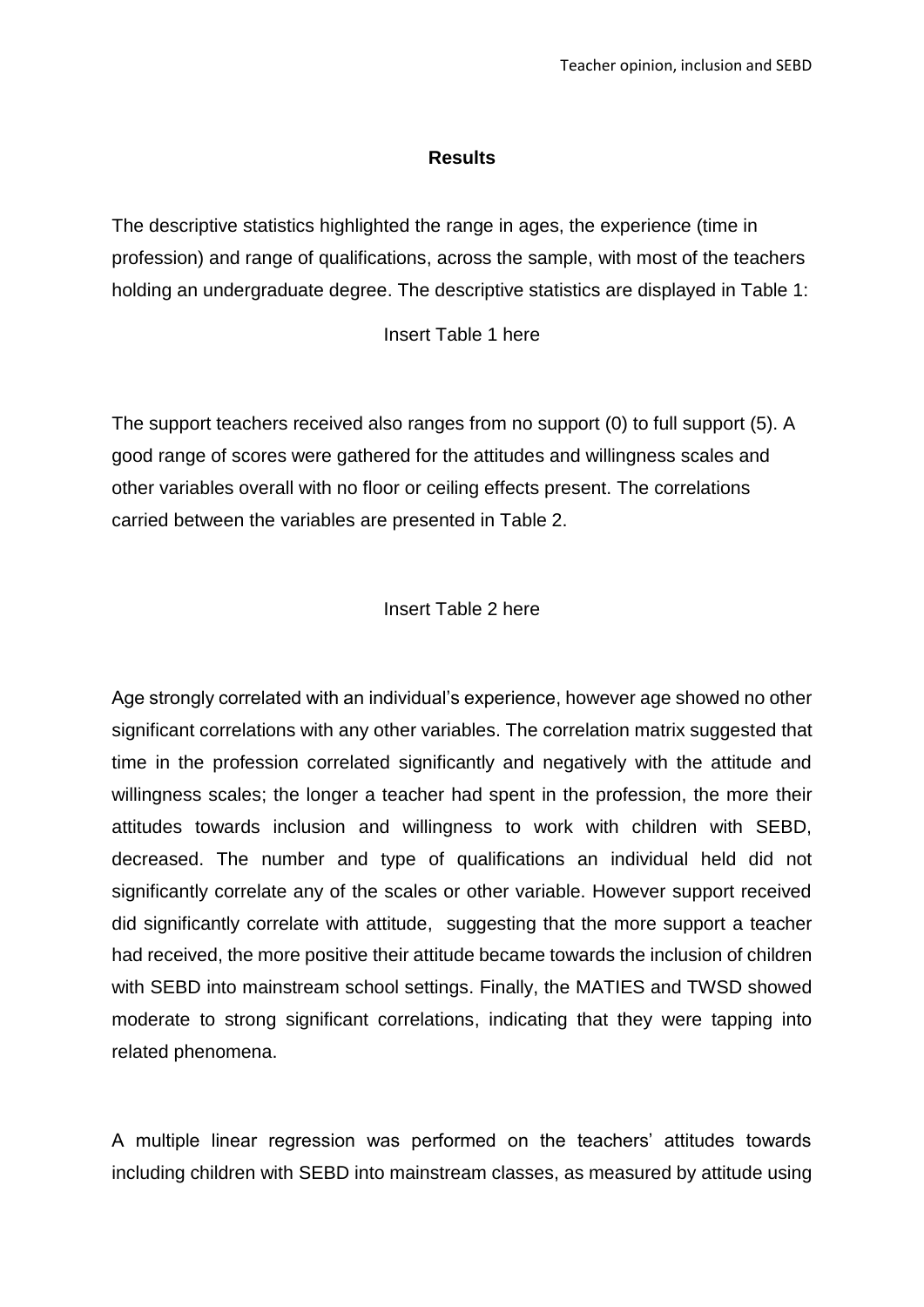the modified MATIES. The predictor variables were age, time in profession, qualifications and support received. The model was significant and a reasonable fit (*F*(4,45)=6.65, *p*<.001; *r <sup>2</sup>* = 37.2, *p*<.001). Age (*β* = 5.26, *t*(47) =2.93, p=.05), time in profession (*β* = -1.62, t(47) =-3.80, *p*<.001) and support received (*β*=5.17, *t*(47)=2.72, *p*=.009) all accounted for significant amounts of independent variance. Time in profession showed a negative association with attitude suggesting that the more time spent in teaching more to more negative attitudes become. Teacher qualifications was not found to be a significant predictor of attitudes towards inclusion ( $\beta$  = 1.16,  $t(47)$  = .531, *p*=.598).

A second multiple regression analysis was used to test if attitudes towards inclusion of children with SEBD significantly predicted teacher willingness, when support received had been controlled for. This was done because the amount of support received (or lack thereof) has been identified as substantial barrier to successful inclusion. The results of the regression indicated that the predictors explained 38.7% of the variance  $(F(2,47)=14.83, p<0.001)$ . It was also found that attitude significantly predicted willingness (*β*=.289, *t*(47)=4.94, *p*<.001), however support received did not (*β*=.129, *t*(47)=.143, *p*=.887). This suggests that attitudes accounts for the variance regardless of the support received.

# *Thematic analysis of questions relating to inclusion, environment and working with children with SEBD*

The data from the three open ended questions were analysed separately for emergent themes using thematic analysis. For each question, one clear theme has been identified from the participant responses, resulting in three themes in total which are referred to as 'Interruption to the flow of education', 'Physical Support Available' and 'Consistency'. It can be seen that there is a great deal of overlap between these themes as they share similarities in terms of underlying issues and often one theme is affected by one or more of the other themes.

*Theme 1 - 'Interruption to the flow of education'*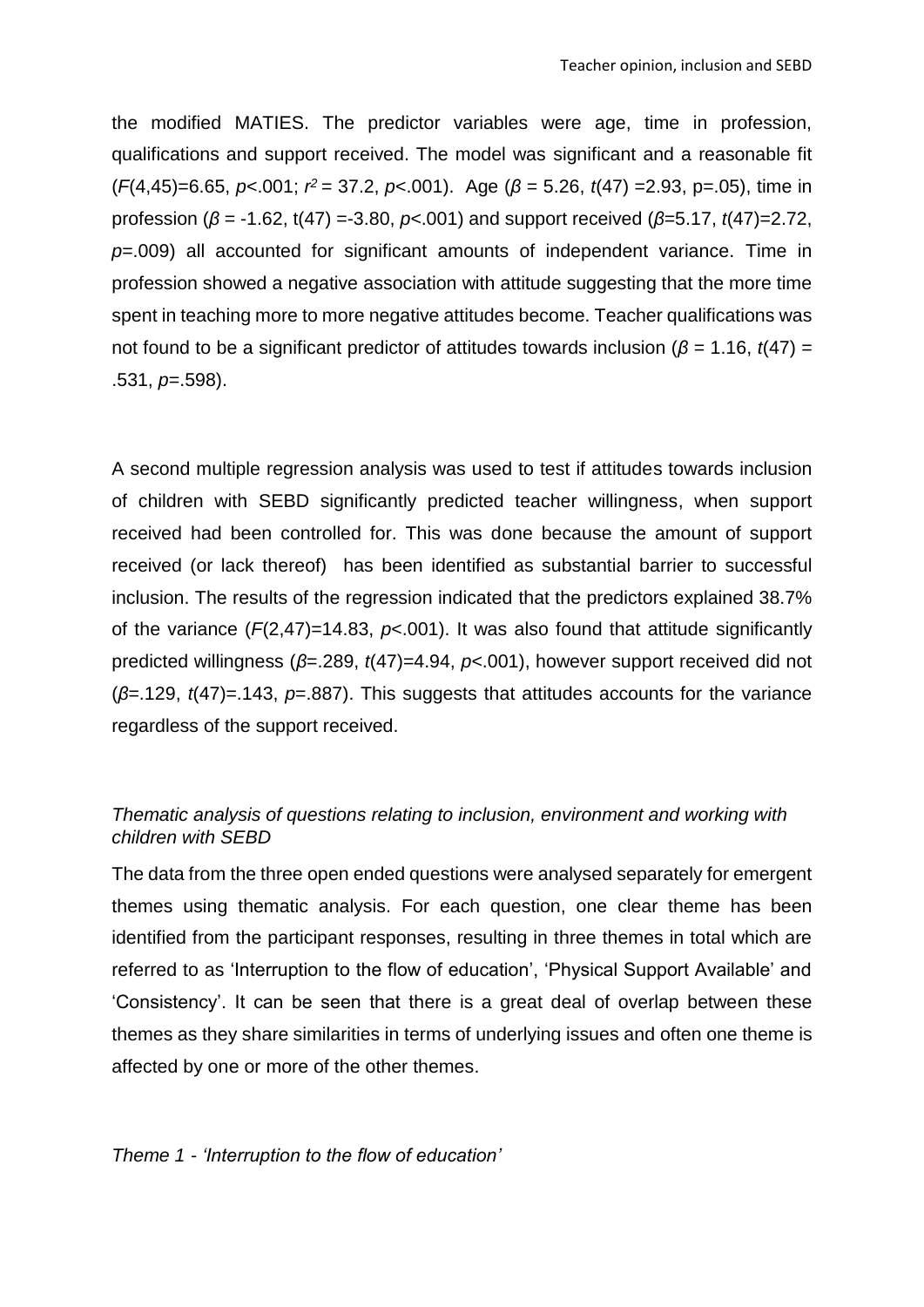When asked about the problems encountered when implementing an inclusive environment for children with SEBD, the teachers often cited the interruption of flow within the classroom as a main concern. This included the time spent avoiding disruptive episodes, and calming children down whilst returning to a positive working environment. In relation to as disturbing the course of learning, the teachers most commonly referred to their own lack of understanding of behaviour management techniques, to prevent and to handle children's disruptive conduct. Sam admitted being unable to control the class when working with a child with SEBD, because when presented with a group without teaching assistants, she found she could only meaningfully help a small number of children:

Sam – "Often when no extra help is available to work with children with SEBD I can find myself concentrating on few children and others begin to misbehave".

Available support staff would thus be able to offer further support for the child's differing needs, in turn creating less disruption. Sequentially this would avoid the development of misbehaviour of the remainder of the class, allowing the teacher to continue their focus on the lesson. A lack of understanding of behaviour management strategies was closely followed by insufficient numbers of support staff to consistently promote and reinforce teachers' actions. The following are extracts from the teachers' responses regarding the types of problems they encounter:

John – "I lack knowledge in understanding the reasons behind the behaviour and the best way to deal with them. I find it hard explaining to other children why that child is like that without 'singling' them out and making them feel 'different'".

Emma – "I have encountered problems of other children being hurt in my classroom when a child with SEBD has an angry outburst. The child did not have one-to-one support and was in a class of 35 pupils".

John acknowledged his inability to approach and resolve issues raised by disruptive behaviour. He also acknowledged his struggle to confidently and effectively explain to the remainder of the class why an individual child might act in a certain manner and why that such behaviour(s) was not acceptable. This caused him to feel incapable of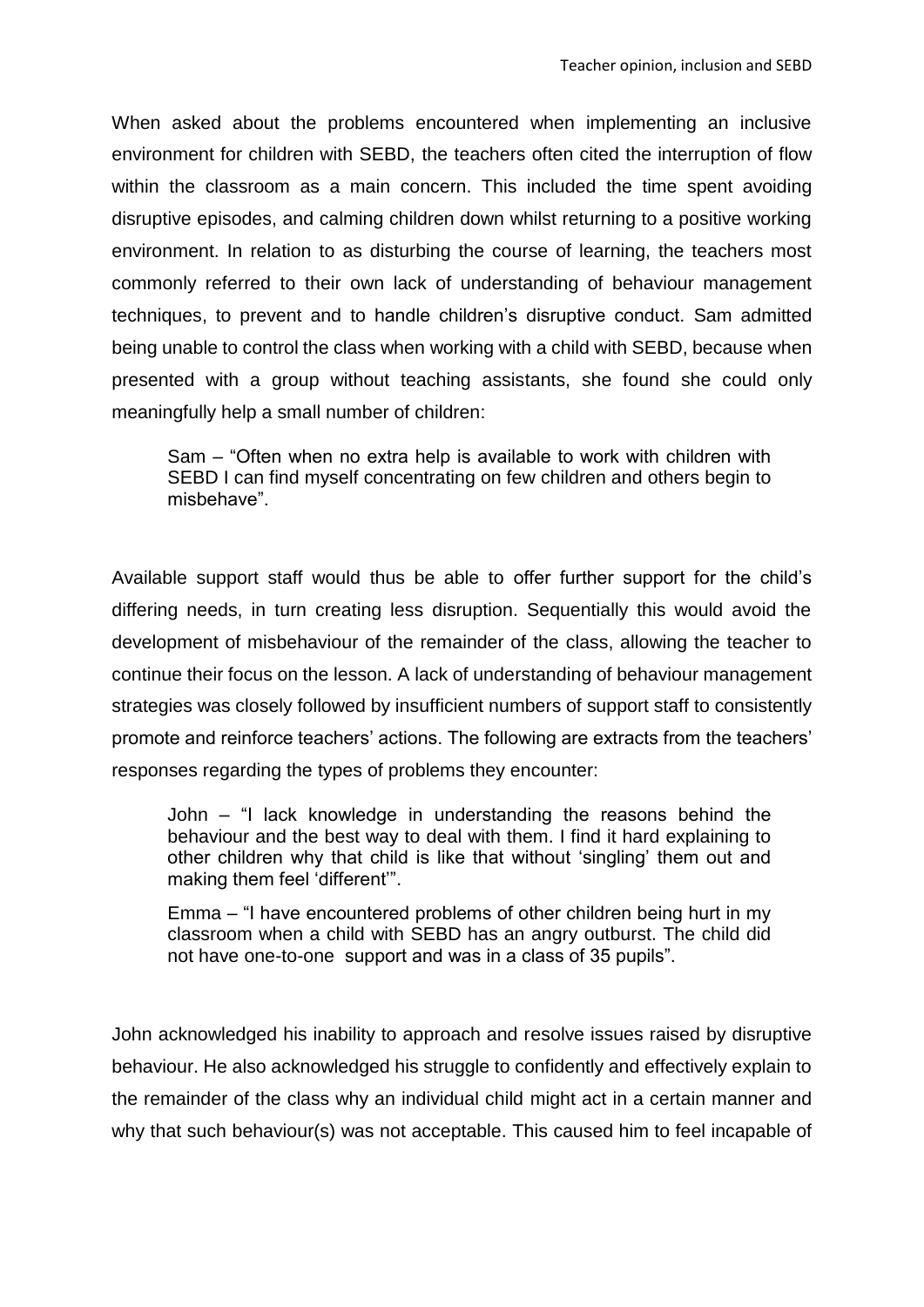successfully promoting inclusion, which in turn lead to disruption and division in the class, with individual children feeling singled out because of their needs.

## *Theme 2 - 'Physical Support Available'*

In considering the practical support received when accommodating children with SEBD in mainstream schools, teachers often referred to the physical support available to them. This theme included the presence of other staff in the classroom to manage children's behaviour and material objects and resources available to promote and foster learning in all children. Of the 31 teachers that provided a response, 21 cited teaching assistants, or one-to-one support staff, as the most common practical support they received. All too often, however, this support was limited or inconsistent:

Pete – "We have a one student in with statement...that has assistance now and again (mainly where staff asks for them)".

Martin – "...it is very rare to get one-to-one support – and the usual excuse is the cost".

Sally – "If the child has a statement it doesn't necessarily follow that they have one-to-one. If they do it makes it a lot easier but without the recognition that this is needed, the child, other children and teaching staff suffers".

Emma described a disruptive experience wherein one child was injured by another in her classroom. This caused great disruption to the children's education as she was unable to control the situation. Emma stressed that she was unable to control the children, likely because of the lack of support staff to reinforce her actions and to lessen the problems which led to unacceptable behaviour.

The responses to this question suggest that extra staff in classrooms was very important in helping with both class control, and lesson effectiveness. However this support was seldom available unless specifically requested because of a lack of funding in the schools. But because one-to-one support for needy children is so time, energy and resource consuming, some teachers felt that they were overworked. This was evident in Sally's response whereby she explains that all parties suffer when no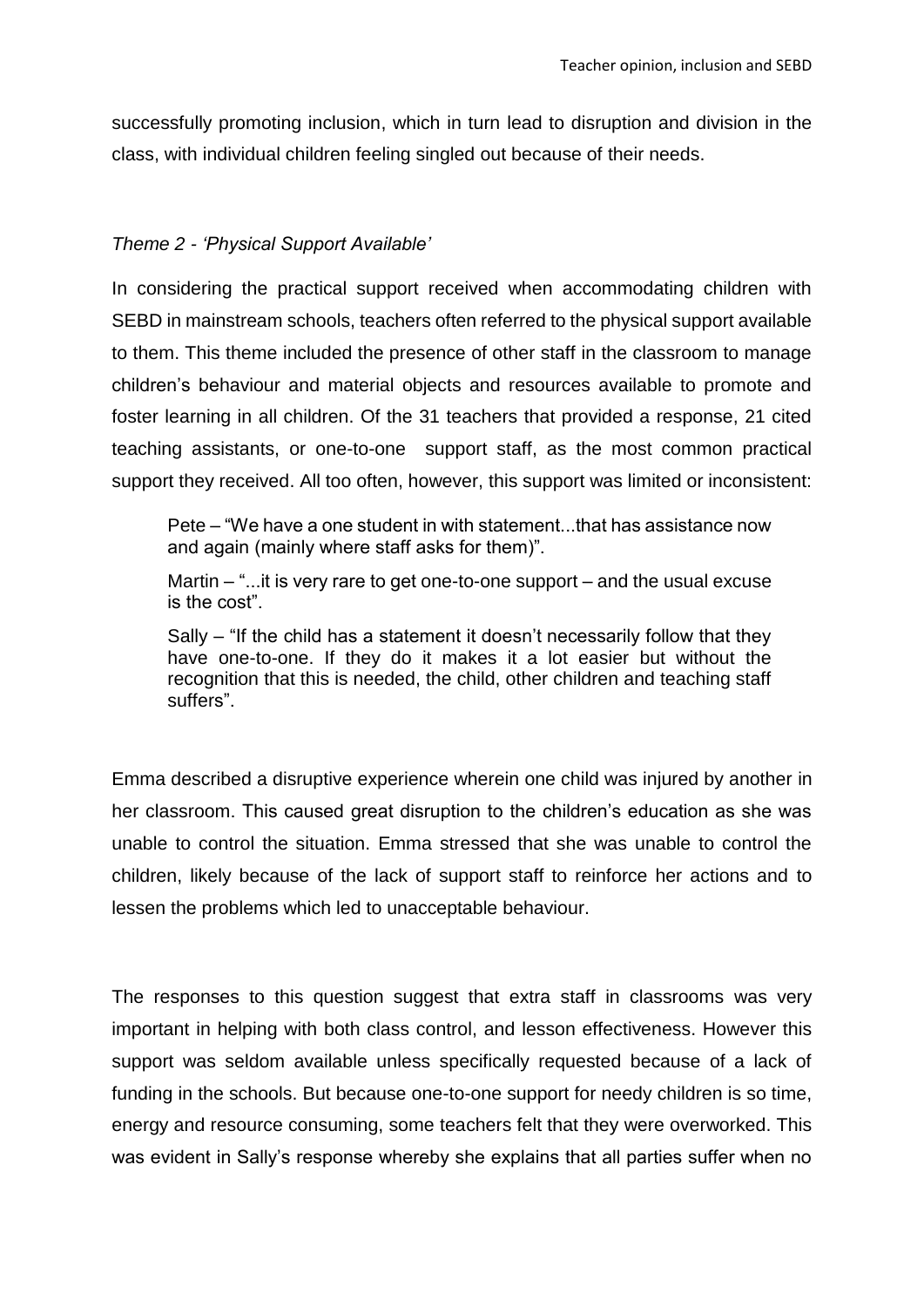extra teaching staff are available to help, leaving them feeling psychologically drained. In addition to this, some teachers reported that they receive no help at all, irrespective of the additional needs children in their classes may present.

## *Theme 3 - 'Consistency'*

Finally the teachers were asked if they had any suggestions about making an inclusive classroom more successful, for both teaching staff and students. The responses to this question lead to a theme of environmental consistency for both the child and the teacher. The theme 'consistency' incorporated increased physical support, more resources and staff, and further training.

The most frequently articulated improvement, that teachers felt would make an inclusive classroom more successful, was top-up workshops and short courses both following any initial training as well as throughout their career. Suggestions included training in understanding emotional and behavioural difficulties, and a greater knowledge of the issues children face. This would help teachers' understanding of the underlying causes of behaviour. Finally learning behaviour management strategies to discourage disruptive behaviour and allow teachers to manage situations where behaviour may become out of hand.

Mary – "There is a need for...training for staff. The classroom can be more inclusive by staff implementing consistent strategies with the whole class to manage behaviour".

Katie – "Every child is an individual. It is essential that ALL staffs are fully aware of the specific needs of an individual with SEBD and how they can best be supported. It is highly desirable that one-to-one staff have received training to provide the best and most effective support possible."

The teachers frequently expressed that they felt consistency, regular support and more time to implement strategies would improve their ability to teach as there was greater flexibility in their use of time. For instance Mary believed that by providing opportunity for teachers to update their knowledge, the whole classroom would become more accepting and accommodating of inclusion. In turn this would,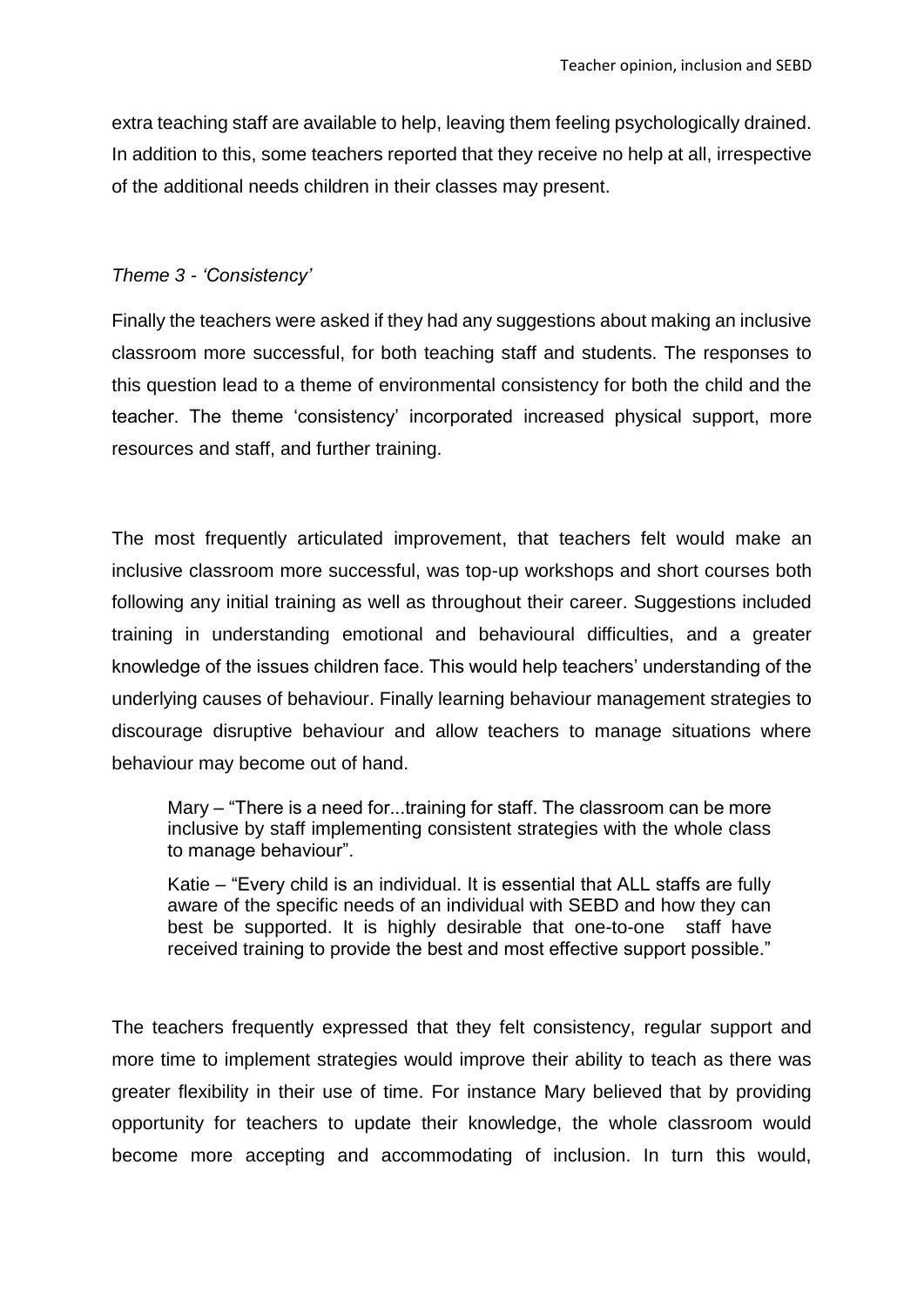encourage a more successful learning environment. This knowledge would influence the consistency of classrooms, as all teachers would have a greater appreciation of the general and individual issues that trigger disruptive episodes in children with SEBD. This would in turn provide security for all of the children as negative behaviour can be managed or even avoided before it got out of hand. It was important for all staff to understand that each child is unique and their needs would vary in comparison to other children's needs. Moreover, by understanding each child's individual needs, they could provide a more child-focussed, specific and suitable education.

Understanding and knowledge further permits greater collaboration between teachers, children and parents. Through effective communication teachers could be more aware of current/live issues for individual children, and would be able to adapt their teaching practices accordingly. John, for example, suggested that parents would feel more involved, and teachers would feel better equipped to deal with children's behaviour accordingly.

John – "...then you would be better equipped to settle and deal with them effectively. I would also recommend a strong relationship with the parents too as parents who are 'on side' can be very effective".

In summary, teachers felt they lacked an understanding of successful behaviour management strategies to handle the undesirable behaviour children presented. This combined with insufficient support staff led to greater disruption of lessons. Teachers commonly remarked that extra staff in classrooms helped to manage disruptive behaviour and improved lesson effectiveness but was that it often inconsistent or limited owing to a lack of school funding. This left teachers feeling stressed, overworked and incapable of promoting inclusion successfully. The consistency of staffing, support from colleagues, resources and further training all emerged as being necessary to successfully promote inclusion, as they improved teachers' confidence and levels of communication between staff and parents.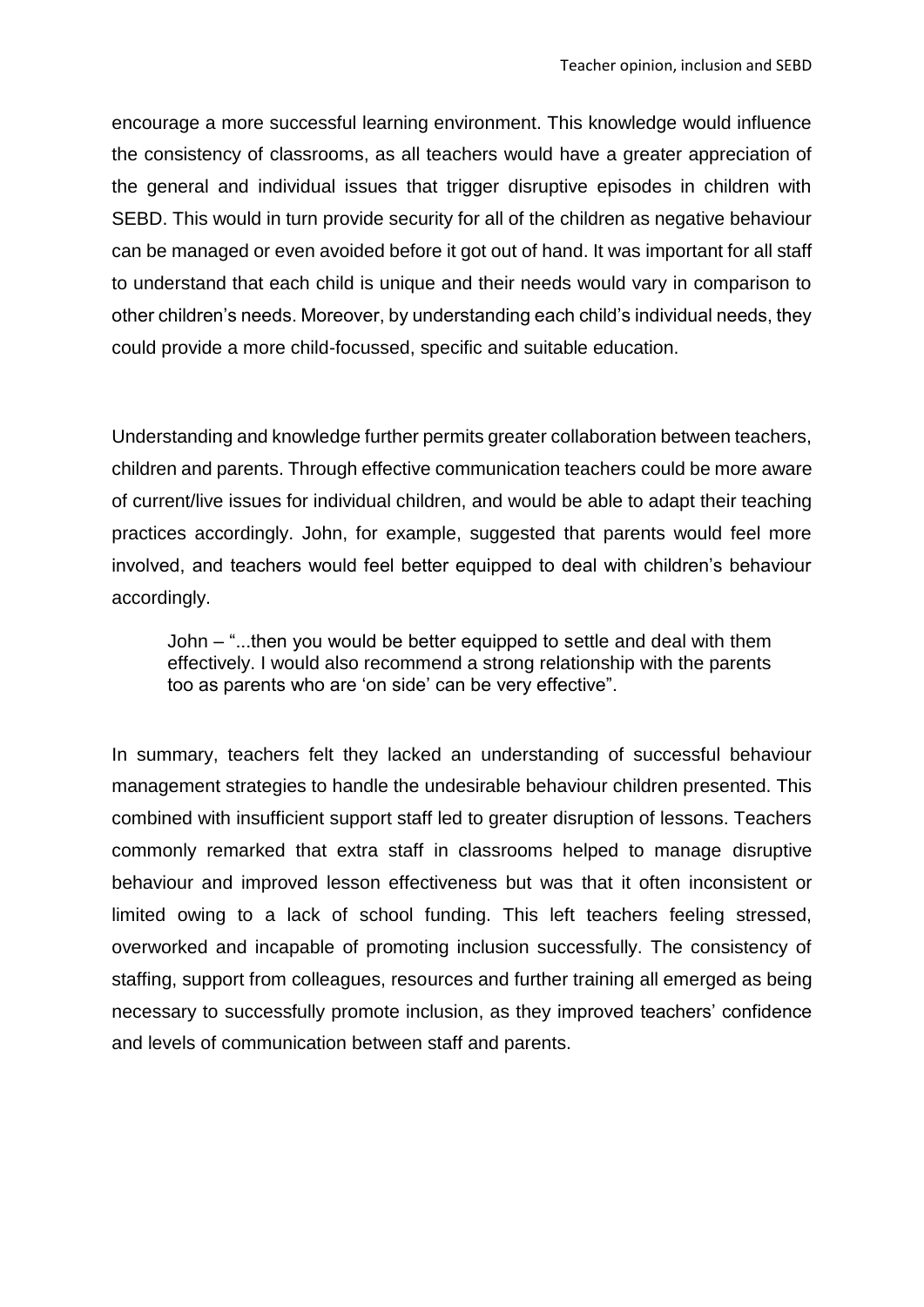#### **Discussion**

This study aimed to determine the attitudes of mainstream teachers regarding inclusion of children with SEBD, and the extent to which age, experience, qualifications and support received predict these attitudes. The research also aimed to assess whether there was a link between educators' inclusive attitude and their willingness to work with these children. Finally the research aimed to provide examples of some barriers to successful inclusion of children with SEBD.

To summarise the key findings, time in the teaching profession (experience) was the most significant predictor of attitudes towards inclusion. This may be affected by the generally younger age of sample and therefore the teachers having qualified after the introduction of inclusion policies. Experience showed significant negative correlations with attitudes and willingness, suggesting that the longer the time spent in the profession, the less positive the teachers were in terms of attitudes and willingness towards inclusion. The amount of support received also significantly correlated with attitudes suggesting that greater support promotes more positive attitudes. The attitudes and willingness scales demonstrated moderate to strong correlations, however the amount and type of qualifications did correlate with attitudes, willingness or other variables. Importantly though, the results indicated that attitudes significantly predicted willingness to teach children with SEBD in mainstream schools, regardless of the amount of support received. Three key themes emerged from the qualitative analysis; interruption to the flow of education, physical support available and consistency, which will be explored in relation to the quantitative findings.

In considering the research question on the factors that influence a teachers' attitude towards inclusion of children with SEBD, the variable of support received as a significant predictor of attitudes, suggested that greater support improved individual teacher's outlook. This finding coincides with previous research, showing that often teachers' concerns with inclusion, are about to implementation and limited resources (Cook et al., 2007; Hwang & Evans 2011). This has been a consistent finding throughout the last few decades, since the introduction of integration policies, as it largely affects the running of a teaching environment (see Larrivee & Cook, 1979; Cagran & Schmidt, 2011; Monsen, Ewing, & Kwoka, 2014). Although one individual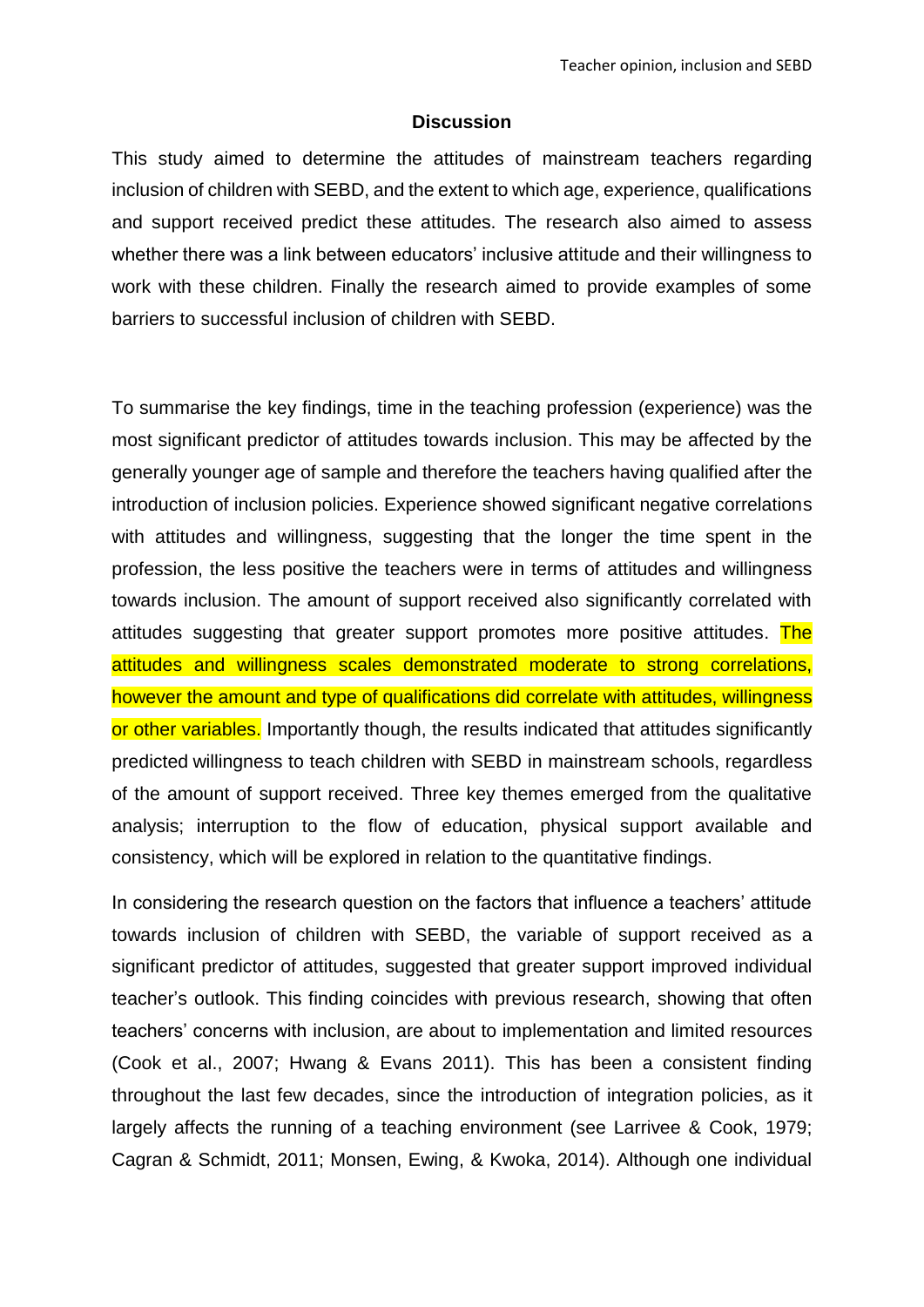believed staffing levels were acceptable in schools, the quantitative results corresponded with the qualitative responses within the theme 'physical resources available'. Teachers' responses confirmed that an important barrier against inclusion is a lack of materials and support available in classrooms, and often teachers recommended more of these resources to improve the children's learning. All too often research has found that teachers implementing an inclusive classroom with limited resources felt children with SEBD should attend special schools (Morberg & Savolainen, 2003; Hwang & Evans, 2011). Furthermore insufficient funding typically leads to limited resources which in turn restricts the type and amount of support available. Some responses to the open ended questions, indicated that having no extra support, and hence a lack of resources, lead to a kind of disempowerment; some teachers feet incapable of doing their job effectively and were unable to promote inclusion fully because of factors outside of their control. In contrast, positive points emerged in the 'consistency' theme, where regular support staff and plentiful resources available allowed teachers to deliver well-equipped lessons, creating a more stable and enjoyable teaching environment.

A particularly important variable in the initial model included the time a teacher spends in the profession. This variable negatively correlates with attitudes toward inclusion suggesting that the longer a teacher had been teaching, the more negative their attitudes were towards SEBD inclusion. This is mostly in tune with previous research, which indicates that whilst (typically) older, more experienced teachers show an increased reluctance and hesitance towards including children with SEBD, less experienced (and typically younger) teachers generally demonstrate greater encouragement for and acceptance of inclusion (Forlin et al., 2008; Monsen et al., 2014; Yan & Sin 2014). It is possible that less experienced teachers have more limited experience of working with children with SEBD, and therefore both underestimate the challenges that they might face and present overly positive outlook. The qualitative responses within the theme 'interrupted flow to education', correspond with this idea. Indeed more experienced teachers tended to refer to the disruption in the flow of education in mainstream classes, that children with SEBD can create, as a result of their unpredictable behaviour. Conversely, older teachers, with greater experience, also tended to used different and less contemporary vocabulary than the less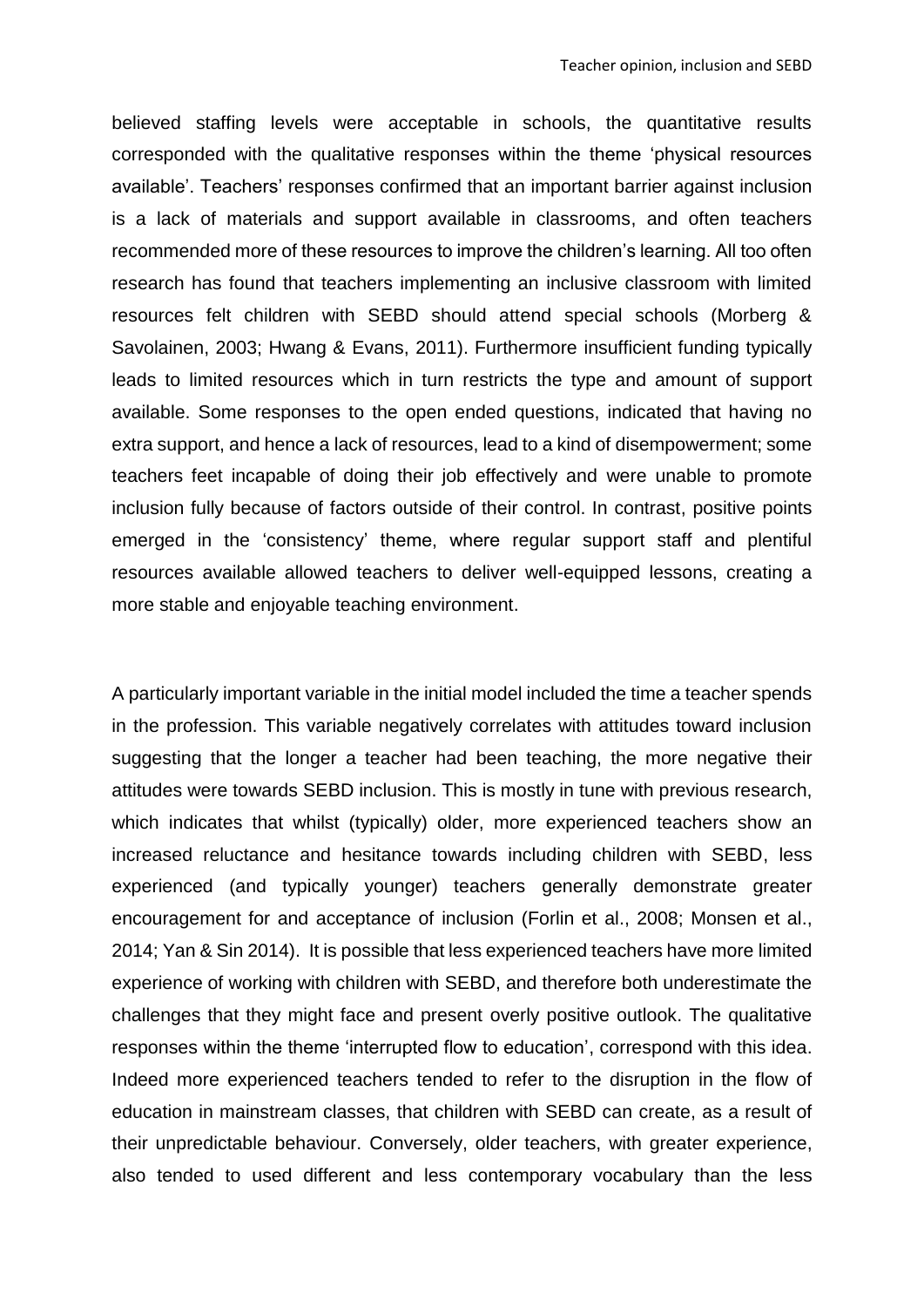experienced (and young) teachers. Thus it may be that older, but more experienced teachers were less able construct an inclusive narrative than newly qualified teachers and so felt they were ill equipped/prepared for including children with SEBD in mainstream school settings. For example, one response to the questionnaire, from a teacher with long experience, indicated that she sometimes struggled when dealing with children with SEBD as she did not always understand the reasons for their actions.

In studying the factors influencing teachers attitudes, qualifications was not a variable that significantly predicted attitude or willingness. The literature reviewed mainly supports this finding, showing that a teacher could promote inclusion more successfully by getting to know the child's interests and personal attributes (Goodman & Burton 2010). The qualitative responses from within the 'consistency' theme somewhat contradicted our finding and elsewhere, with many teachers indicating that better education and training would give them a better understanding of issues, and causes of certain behaviour in children with SEBD, allowing them to engage children more effectively. One plausible reason for this is apparent contradiction is that our quantitative conception of qualifications (e.g. GCSEs, A-levels and Degrees), is capturing something different from the teacher's intended understanding and meaning of education and training (e.g. dedicated courses on disruptive behaviour and behaviour management solutions). Certainly this would fit with other research (e.g. Goodman& Burton, 2010) in which it has been argued that the bonds formed between teachers and children with SEBD, and time they spend together, is more important that standard educational qualifications in achieving successful inclusion.

Alongside the significant correlations between experience and support received with individuals' attitudes, the results demonstrated a moderate significant correlation between educators' attitudes and willingness to include children with SEBD. Importantly, attitudes remained a significant predictor of willingness after controlling for support received. This accords with previous research, which has suggested that teachers who are more prepared to include children with SEBD, irrespective of the support they have available, express more positive attitudes (Monsen, Ewing & Kwoka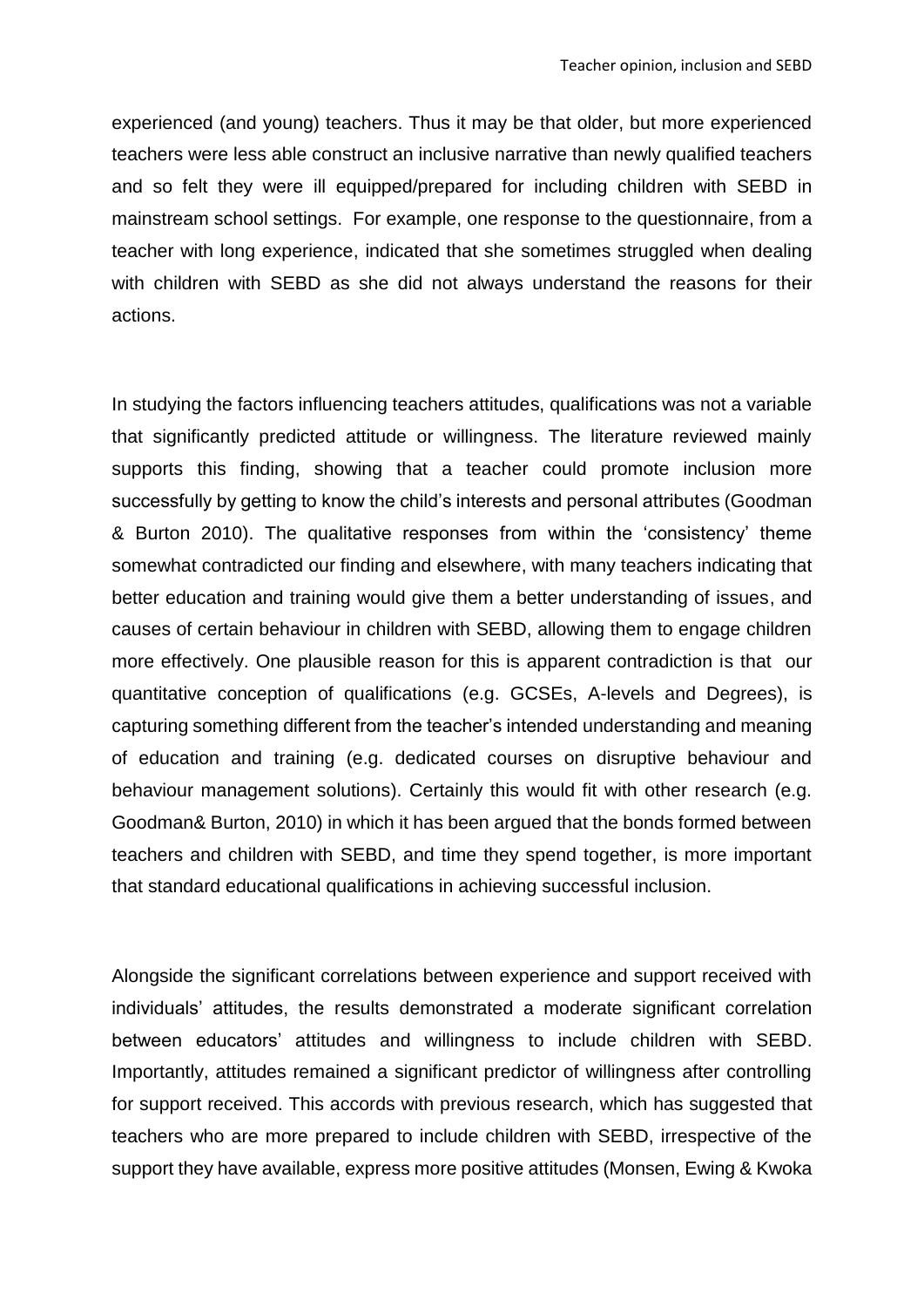2014). Similarly, it has been argued that an individual's attitude, commitment and willingness to adapt the learning environment (Grieve, 2009; Ross-Hill, 2009; Ryan, 2009) can lead to a more positive approach and inclusive atmosphere. Within in our own identified 'consistency' theme, some teachers express their greater flexibility and willingness in the classroom to adapt new, and existing practices to suit their children regardless of their need, thus providing parity of teaching provision for all. This accords with the previous work, which suggests that by utilising the available resources efficiently, teachers can promote an effective learning environment for the children with SEBD (Ryan, 2009; Monsen, Ewing & Kwoka, 2014).

In interpreting the results of this study, there are some methodological limitations that should be noted. The sample selected were employed within one Local Authority and may have different resources available, levels of children with special educational needs and planned approaches in comparison with other Local Authorities, thus influencing attitudes and willingness towards inclusion. It is also essential to acknowledge that the teachers in this sample were recruited from primary schools only, and therefore the results cannot be appropriately applied to secondary education teachers. A larger sample, with a balanced amount of male and female teachers, would allow for more generalisations and would be more representative of the wider teaching population.

Our work is nevertheless a valuable contribution to the pertinent issue of inclusion of children with SEBD, in mainstream school settings. The results have highlighted some of the improvements primary teachers believe would help them to promote inclusion, which may prove useful during the process of determining the provision available and in forming policies and statutory guidance. If the government introduced minimum requirements regarding the support available to children with additional needs, regardless of statement funding, the process of inclusion could be improved for all.

Furthermore, from these results, suggestions could be made to maintain the programme contents of initial teacher training however enforce annual continuing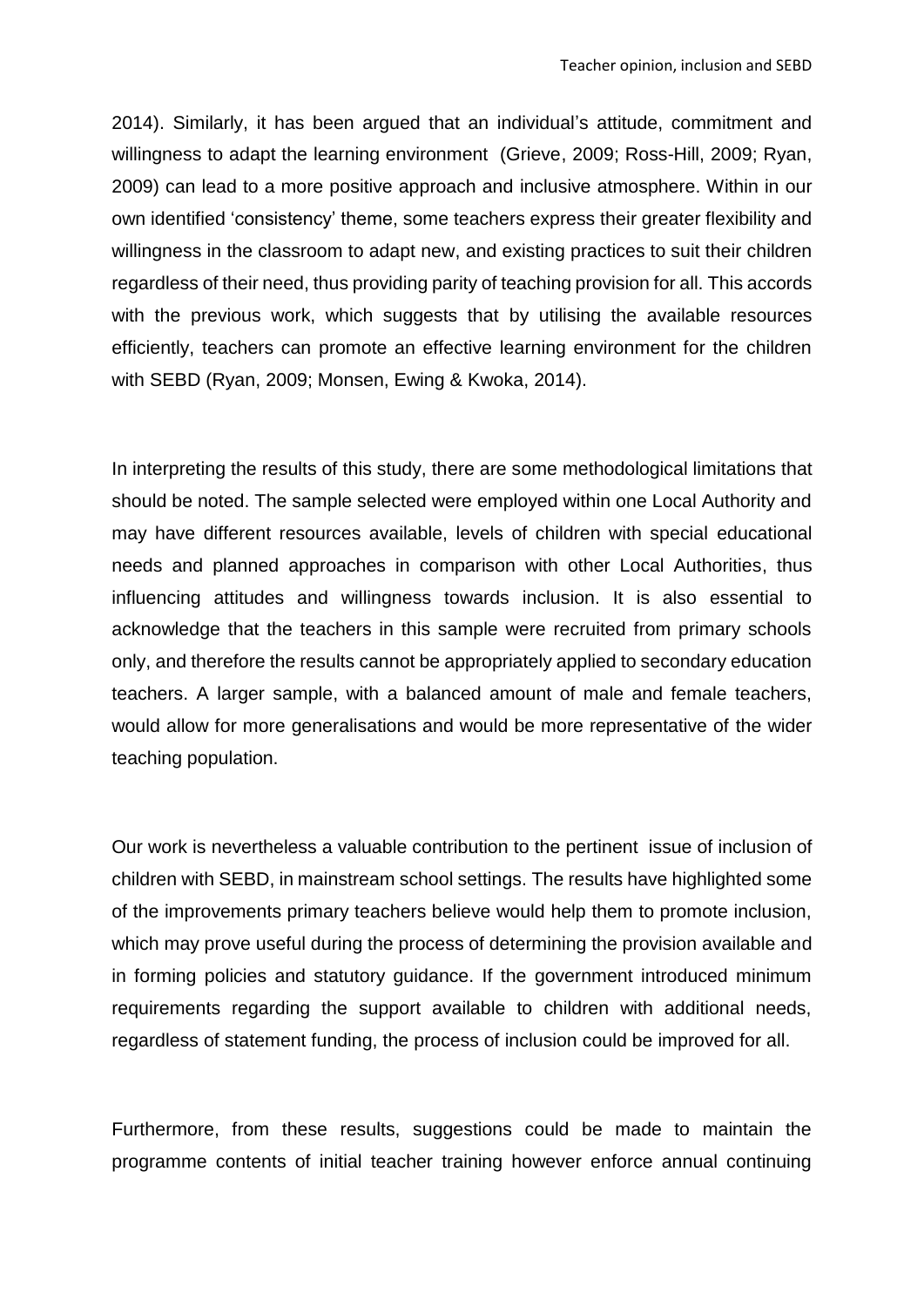professional development rather than make it optional to ensure teachers further their knowledge throughout their career and on a regular basis. By making short courses compulsory, it would ensure that teaching staff would update their understanding of special needs and current issues surrounding special needs, along with knowledge of strategies to promote and manage behaviour. Indeed these concerns were commonly identified by our sample (and elsewhere) as issues in terms of barriers to successful inclusion; however a larger scale version of this study should be conducted to verify this.

This research studied teachers' opinions on the inclusion of children with SEBD in mainstream education. The work aimed to determine the extent to which age, experience, qualifications and support received influenced attitudes to the inclusion of children with SEBD. It also aimed to ascertain the potential link between attitude and willingness to work with children with SEBD. If found that time in profession, age and support received, were significant predictors of attitudes toward inclusion, which notably affected willingness to include. The results suggested that less focus should be on teachers' qualifications when studying attitudes to inclusion but instead look at training and education. Both the MATIES and TWSD scales were used effectively to determine educators' attitudes and willingness towards a policy of inclusion for children with SEBD. Alongside this, the findings highlighted some of the barriers experienced when implementing inclusion, such as a lack of resources. This accords with the quantitative results suggesting greater access to such resources and training would improve inclusive environments.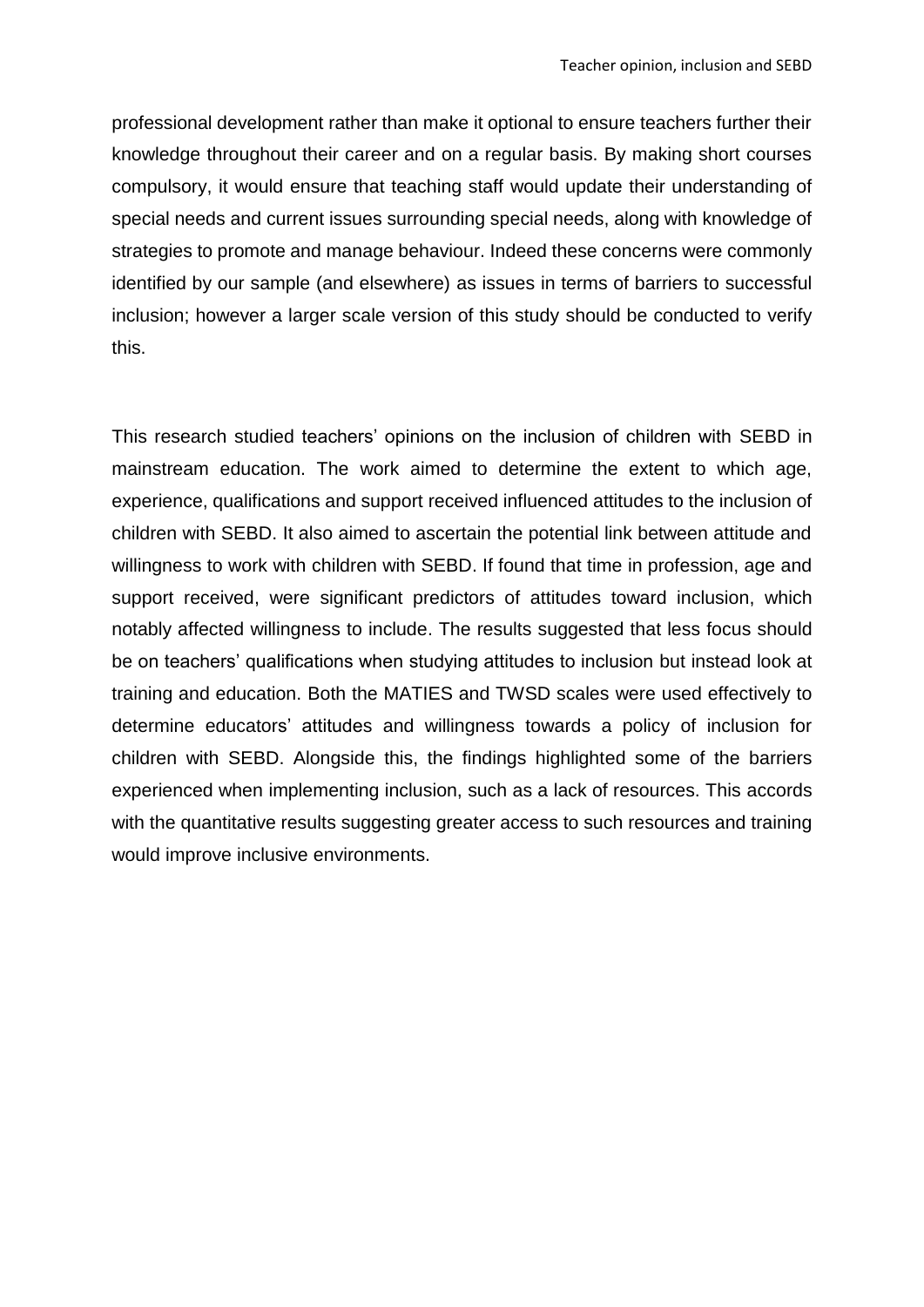## **References**

Armstrong, D. (2013). Educator perceptions of children who present with social, emotional and behavioural difficulties: a literature review with implications for recent educational policy in England and internationally. International Journal of Inclusive Education, DOI: 10.1080/13603116.2013.823245

Avramidis, E., Bayliss, P., & Burden, R. (2000). A survey into mainstream teachers' attitudes towards the inclusion of children with special educational needs in the ordinary school one local education authority. *Educational Psychology, 20*(2), 191- 211.

Broomhead, K.E. (2013). Preferential treatment or unwanted in mainstream schools? The perceptions of parents and teachers with regards to pupils with special educational needs and challenging behaviour. *Support for Learning, 28* (1), 4-10.

Cagran, B., & Schmidt, M. (2011). Attitudes of Slovene teachers towards the inclusion of pupils with different types of special needs in primary school. Educational Studies, 37 (2), 171-195.

Cole, T., & J. Visser. (2005). Review of literature on SEBD definitions and 'good practice', accompanying the managing challenging behaviour report published by Ofsted (2005). http://www.ofsted.gov.uk.

Cook, B.G., Cameron, D.L. & Tankersley, M. (2007). Inclusive teachers' attitudinal ratings of their students with disabilities. *The Journal of Special Education, 40* (4), 230-238.

De Boer, A., Pijl, S.J. and Minnaert, A. (2010). Regular primary schoolteachers' attitudes towards inclusive education: a review of the literature. *International Journal of Inclusive Education, 1*(1), 1-24.

Education Act. (1996). Part IV special educational needs, Section 312. London: HMSO.

Evans, J., Harden, A., & Thomas, J. (2004). What are effective strategies to support pupils with emotional and behavioural difficulties (EBD) in mainstream primary schools? Findings from a systematic review of research. *Journal of Research in Special Educational Needs, 4* (1), 2-16.

Forlin, C., & Chambers, D. (2011). Teacher preparation for inclusive education: Increasing knowledge but raising concerns. *Asia-Pacific Journal of Teacher Education 39 (*1), 17–32.

Forlin, C., Keen, M., & Barrett, E. (2008). The concerns of mainstream teachers: Coping with inclusivity in an Australian context. *International Journal of Disability, Development and Education, 55*, 251–264.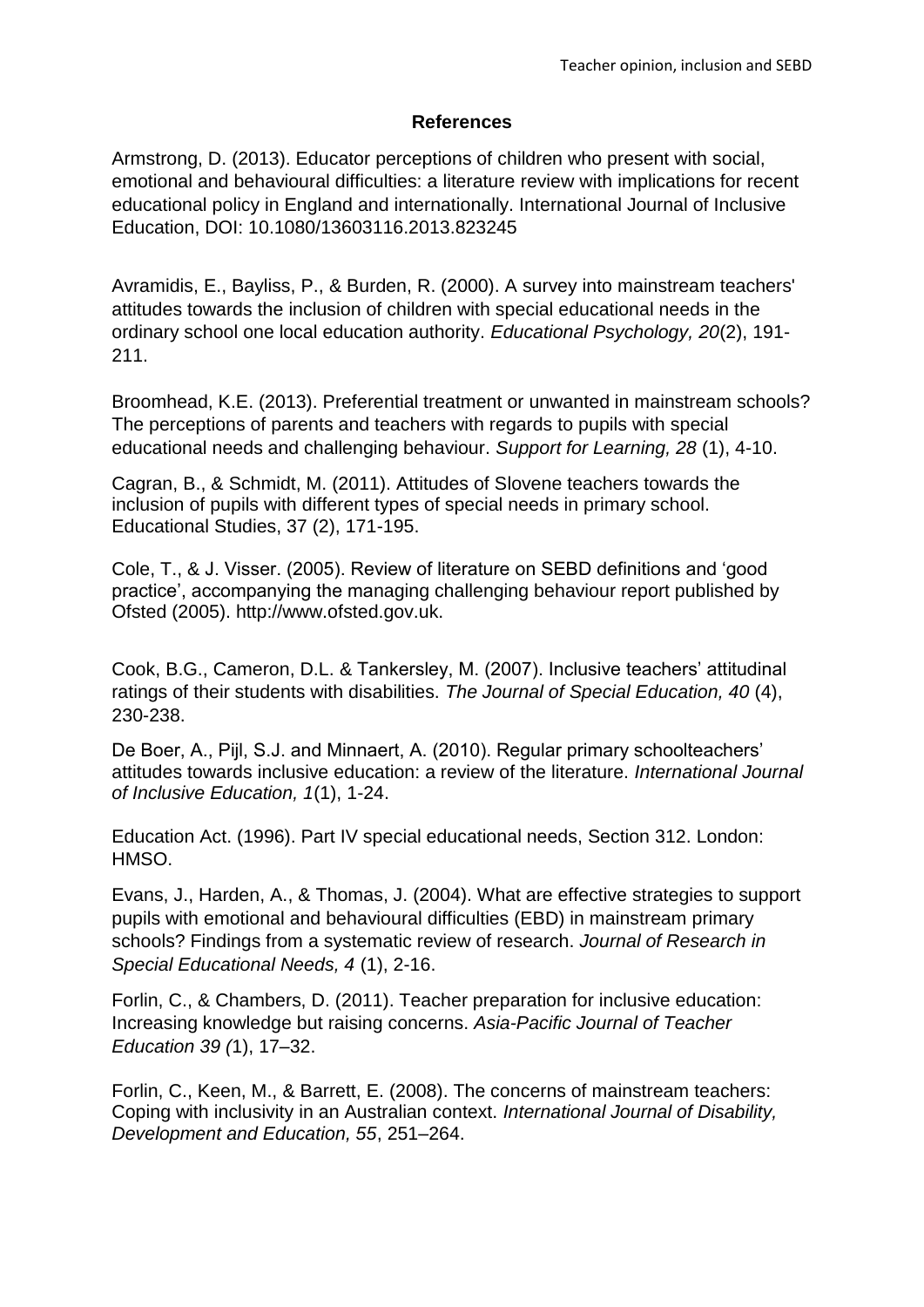Gerber, M. M. (1988). Tolerance and technology of instruction: Implications for special education reform. *Exceptional Children, 54,* 309–314.

Glazzard, J. (2011). Perceptions of the barriers to effective inclusion in one primary school: voices of teachers and teaching assistants. *Support for Learning*, *26*(2), 56- 63.

Goodman, R.L., & Burton, D.M. (2010). The inclusion of students with BESD in mainstream schools: teachers' experiences of and recommendations for creating a successful inclusive environment. *Emotional and Behavioural Difficulties, 15* (3), 223-237.

Grieve, A. M. (2009). Teachers' beliefs about inappropriate behaviour: Challenging attitudes? *Journal of Research in Special Educational Needs, 9*, 173–179.

Hager, P., & Hodkinson, P. (2009). Moving beyond the metaphor of transfer of learning. *British Educational Research Journal*, *35*(4), 619-638.

Hastings, R. P., & Oakford, S. (2003). Student teachers' attitudes towards the inclusion of children with special needs. *Educational Psychology, 23*(1), 87-94.

Humphrey, N., & Symes, W. (2010). Perceptions of social support and experience of bullying among pupils with autistic spectrum disorders in mainstream secondary schools. *European Journal of Special Needs Education, 25* (1), 77-91.

Hwang, Y., & Evans, D. (2011). Attitudes towards inclusion: gaps between belief and practice. *International Journal of Special Education, 26* (1), 136-146.

Jordan, A., Schwartz, E. , & McGhie-Richmond, D. (2009). Preparing teachers for inclusive classrooms. *Teaching and Teacher Education, 25*, 535-542.

Larrivee, B., & Cook, L. (1979). Mainstreaming: a study of the variables affecting teacher attitude. *The Journal of Special Education, 13*, 315-324.

MacFarlane, K., & Wooflson, L.M. (2013). Teacher attitudes and behaviour toward the inclusion of children with social, emotional and behavioural difficulties in mainstream schools: An application of the theory of planned behaviour. *Teaching and Teacher Education, 29,* 46-52.

Mahat, M. (2008). The development of a psychometrically-sound instrument to measure teachers' multidimensional attitudes toward inclusive education. *International Journal of Special Education, 23* (1), 82-92.

McGregor, E., & Campbell, E. (2001). The Attitudes of Teachers in Scotland to the Integration of Children with Autism into Mainstream Schools. *Autism,* 5 (2), 189–207.

Monsen, J.J., Ewing, D.L., & Kwoka, M. (2014). Teachers' attitudes towards inclusion, perceived adequacy of support and classroom learning environment. *Learning Environment Research, 17*, 113-126.